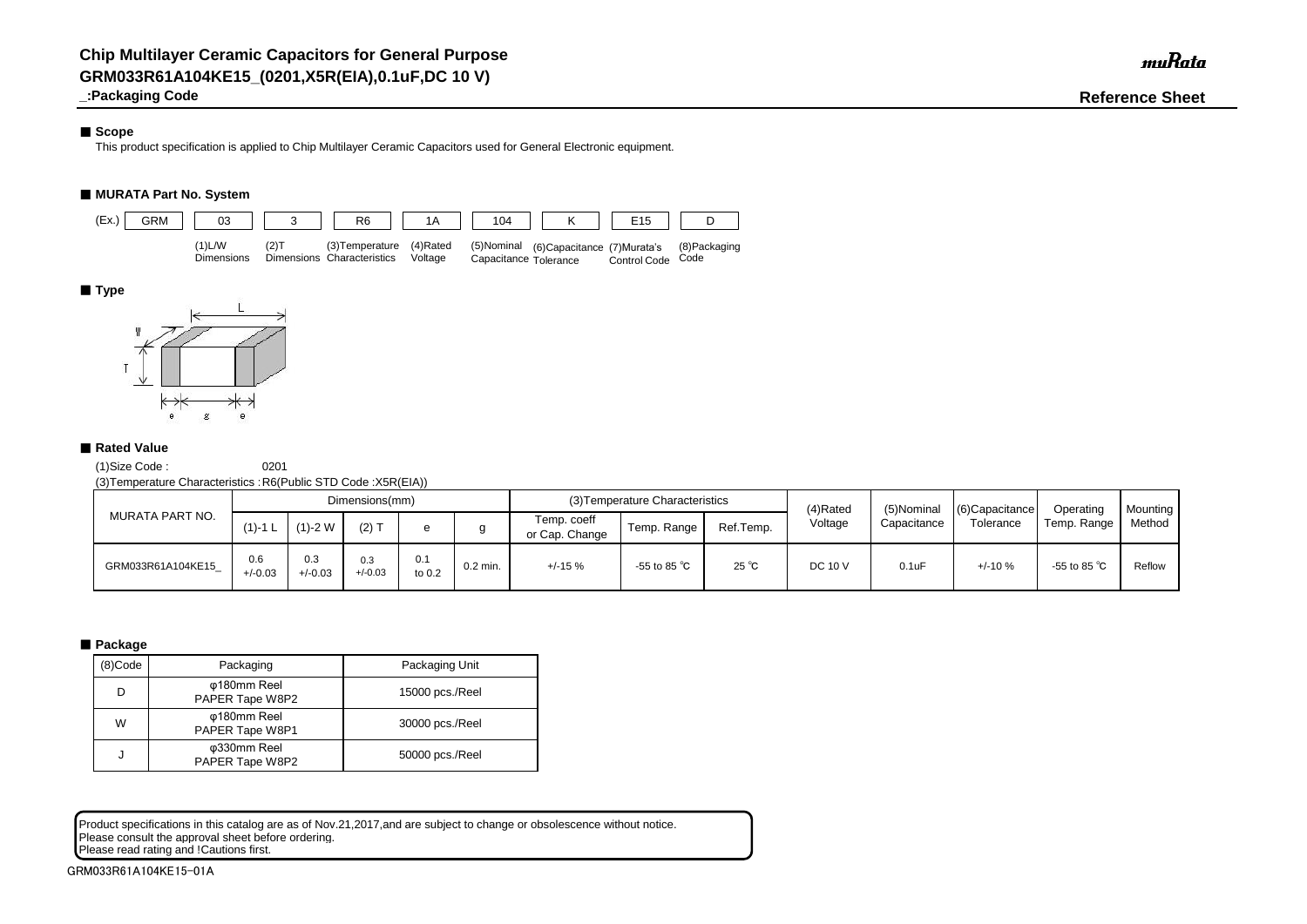# ■ Specifications and Test Methods

| No.            | Item                                            |         | Specification                                              | Test Method (Ref. Standard: JIS C 5101, IEC60384)                                                                                                                                                                                                                                                                                                                                                                                                                            |  |  |  |  |  |  |
|----------------|-------------------------------------------------|---------|------------------------------------------------------------|------------------------------------------------------------------------------------------------------------------------------------------------------------------------------------------------------------------------------------------------------------------------------------------------------------------------------------------------------------------------------------------------------------------------------------------------------------------------------|--|--|--|--|--|--|
| $\overline{1}$ | <b>Rated Voltage</b>                            |         | Shown in Rated value.                                      | The rated voltage is defined as the maximum voltage which may be applied continuously to the capacitor.                                                                                                                                                                                                                                                                                                                                                                      |  |  |  |  |  |  |
|                |                                                 |         |                                                            | When AC voltage is superimposed on DC voltage, V <sup>P-P</sup> or V <sup>O-P</sup> , whichever is larger, should be maintained<br>within the rated voltage range.                                                                                                                                                                                                                                                                                                           |  |  |  |  |  |  |
|                | 2 Appearance                                    |         | No defects or abnormalities.                               | Visual inspection.                                                                                                                                                                                                                                                                                                                                                                                                                                                           |  |  |  |  |  |  |
|                | 3 Dimension                                     |         | Shown in Rated value.                                      | Using Measuring instrument of dimension.                                                                                                                                                                                                                                                                                                                                                                                                                                     |  |  |  |  |  |  |
|                | 4 Voltage Proof                                 |         | No defects or abnormalities.                               | <b>Measurement Point:</b><br>Between the terminations<br>Test Voltage :<br>250% of the rated voltage<br><b>Applied Time:</b><br>1s to 5s<br>Charge/Discharge Current: 50mA max.                                                                                                                                                                                                                                                                                              |  |  |  |  |  |  |
|                | 5   Insulation Resistance(I.R.)                 |         | More than $50\Omega \cdot F$                               | Measurement Temperature: Room Temperature<br><b>Measurement Point:</b><br>Between the terminations<br>Measurement Voltage :<br><b>Rated Voltage</b><br>Charging Time:<br>1 <sub>min</sub><br>Charge/Discharge Current: 50mA max.                                                                                                                                                                                                                                             |  |  |  |  |  |  |
|                | 6 Capacitance                                   |         | Shown in Rated value.                                      | Measurement Temperature: Room Temperature<br>Measurement Frequency : 1.0+/-0.1kHz<br>Measurement Voltage: 0.5+/-0.1 Vrms                                                                                                                                                                                                                                                                                                                                                     |  |  |  |  |  |  |
| $\overline{7}$ | Q or Dissipation Factor (D.F.)<br>DF:0.1 max.   |         |                                                            | Measurement Temperature : Room Temperature<br>Measurement Frequency : 1.0+/-0.1kHz<br>Measurement Voltage: 0.5+/-0.1Vrms                                                                                                                                                                                                                                                                                                                                                     |  |  |  |  |  |  |
|                | 8 Capacitance<br>Temperature<br>Characteristics | No bias | Within +/-15%<br>$(-55^{\circ}C \text{ to } +85^{\circ}C)$ | The capacitance change should be measured after 5 minutes at each specified temperature stage.<br>Capacitance value as a reference is the value in "*" marked step.                                                                                                                                                                                                                                                                                                          |  |  |  |  |  |  |
|                |                                                 |         |                                                            | Measurement Voltage :<br>Less than 1.0Vrms (Refer to the individual data sheet)<br>Temperature(°C)<br>Applying Voltage<br>Step<br>Reference Temp. +/-2<br>$\overline{1}$<br>Min. Operating Temp. +/-3<br>$\overline{2}$<br>Reference Temp. +/-2<br>No bias<br>$3 *$<br>Max. Operating Temp. ±3<br>4<br>5<br>Reference Temp. +/-2<br>Perform a heat treatment at 150+0/-10°C for 1hour and then let sit for 24+/-2hours at room temperature, then measure.<br>Pre-treatment : |  |  |  |  |  |  |
|                |                                                 |         |                                                            |                                                                                                                                                                                                                                                                                                                                                                                                                                                                              |  |  |  |  |  |  |

muRata

| acitor.                                 |  |
|-----------------------------------------|--|
| tained                                  |  |
|                                         |  |
|                                         |  |
|                                         |  |
|                                         |  |
|                                         |  |
|                                         |  |
|                                         |  |
|                                         |  |
|                                         |  |
|                                         |  |
|                                         |  |
|                                         |  |
|                                         |  |
|                                         |  |
|                                         |  |
|                                         |  |
|                                         |  |
|                                         |  |
|                                         |  |
|                                         |  |
|                                         |  |
|                                         |  |
|                                         |  |
|                                         |  |
|                                         |  |
|                                         |  |
|                                         |  |
|                                         |  |
|                                         |  |
|                                         |  |
|                                         |  |
|                                         |  |
|                                         |  |
|                                         |  |
|                                         |  |
| ours at room temperature, then measure. |  |
|                                         |  |
|                                         |  |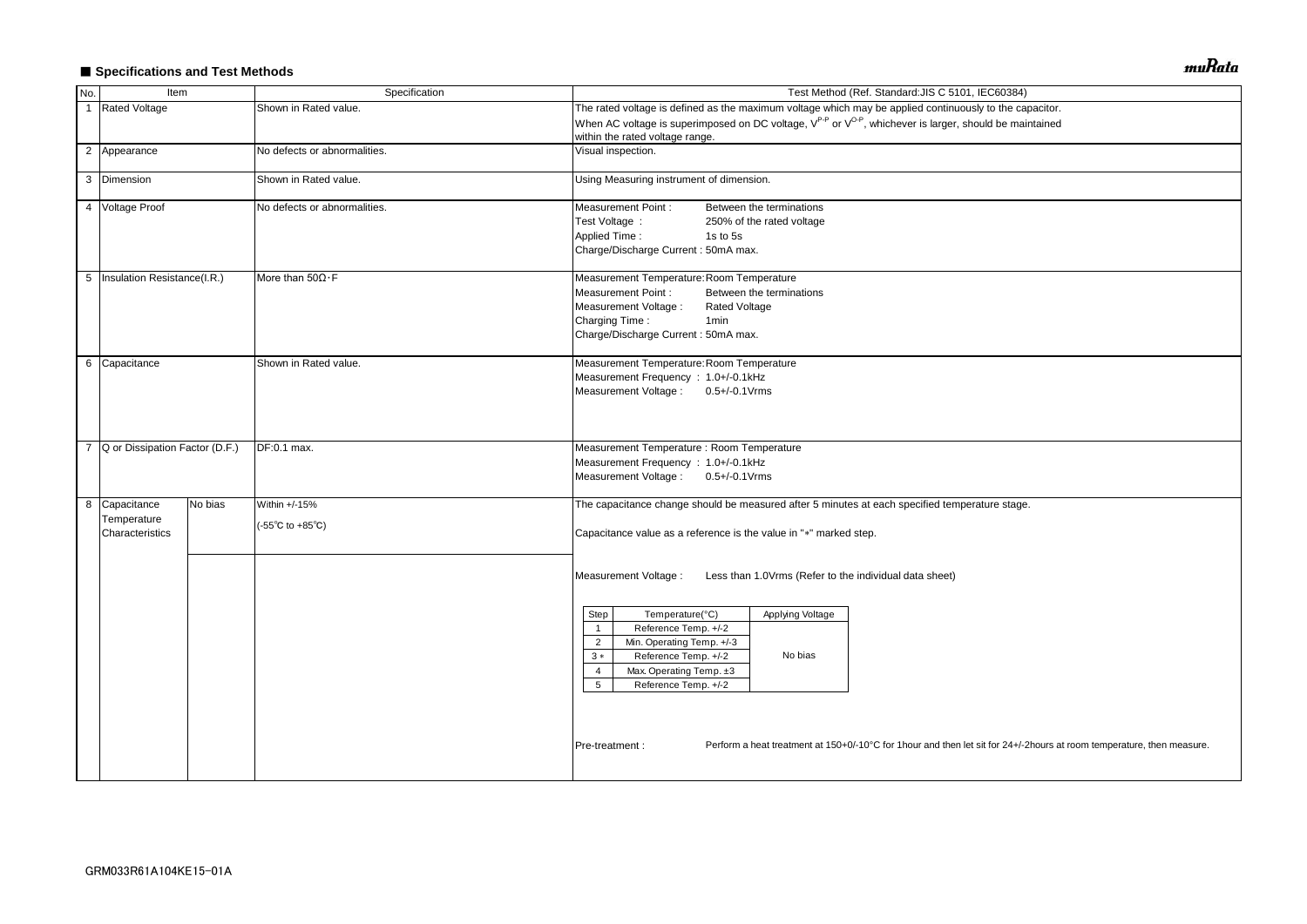| No.             | Item                 |                                             | Specification                                                      |                            |                                                                                                       |                    |                                                            | Test Method (Ref. Standard: JIS C 5101, IEC60384)                                                                     |  |  |  |
|-----------------|----------------------|---------------------------------------------|--------------------------------------------------------------------|----------------------------|-------------------------------------------------------------------------------------------------------|--------------------|------------------------------------------------------------|-----------------------------------------------------------------------------------------------------------------------|--|--|--|
| 9               | Adhesive Strength of |                                             | No removal of the terminations or other defect should occur.       |                            | Solder the capacitor on the test substrate shown in Fig.3.                                            |                    |                                                            |                                                                                                                       |  |  |  |
|                 | Termination          |                                             |                                                                    | Applied Force:             |                                                                                                       | 2N                 |                                                            |                                                                                                                       |  |  |  |
|                 |                      |                                             |                                                                    | Holding Time:              |                                                                                                       | $10+/-1$ s         |                                                            |                                                                                                                       |  |  |  |
|                 |                      |                                             |                                                                    |                            | <b>Applied Direction:</b><br>In parallel with the test substrate and vertical with the capacitor side |                    |                                                            |                                                                                                                       |  |  |  |
|                 |                      |                                             |                                                                    |                            |                                                                                                       |                    |                                                            |                                                                                                                       |  |  |  |
| 10 Vibration    |                      | Appearance                                  | No defects or abnormalities.                                       |                            | Solder the capacitor on the test substrate shown in Fig.3.                                            |                    |                                                            |                                                                                                                       |  |  |  |
|                 |                      |                                             |                                                                    | Kind of Vibration:         |                                                                                                       |                    | A simple harmonic motion 10Hz to 55Hz to 10Hz              |                                                                                                                       |  |  |  |
|                 |                      | Capacitance                                 | Within the specified initial value.                                | Vibration Time:            |                                                                                                       | 1 <sub>min</sub>   |                                                            |                                                                                                                       |  |  |  |
|                 |                      |                                             |                                                                    | Total Amplitude:           |                                                                                                       | 1.5mm              |                                                            |                                                                                                                       |  |  |  |
|                 |                      | Q or D.F.                                   | Within the specified initial value.                                |                            |                                                                                                       |                    |                                                            | This motion should be applied for a period of 2hours in each 3 mutually perpendicular directions(total of 6hours).    |  |  |  |
|                 |                      |                                             |                                                                    |                            |                                                                                                       |                    |                                                            |                                                                                                                       |  |  |  |
| 11<br>Substrate |                      | Appearance                                  | No defects or abnormalities.                                       |                            | Solder the capacitor on the test substrate shown in Fig.1.                                            |                    |                                                            |                                                                                                                       |  |  |  |
|                 | <b>Bending Test</b>  |                                             |                                                                    |                            | Pressurization Method:                                                                                | Shown in Fig.2.    |                                                            |                                                                                                                       |  |  |  |
|                 |                      | Capacitance                                 | Within +/-10%                                                      |                            |                                                                                                       | 1mm                |                                                            |                                                                                                                       |  |  |  |
|                 |                      |                                             |                                                                    | Flexure :<br>Holding Time: |                                                                                                       | $5 + (-1s)$        |                                                            |                                                                                                                       |  |  |  |
|                 |                      | Change                                      |                                                                    |                            |                                                                                                       |                    |                                                            |                                                                                                                       |  |  |  |
|                 |                      |                                             |                                                                    |                            | Soldering Method:                                                                                     | Reflow soldering   |                                                            |                                                                                                                       |  |  |  |
|                 | 12 Solderability     |                                             | 95% of the terminations is to be soldered evenly and continuously. |                            | Test Method:                                                                                          | Solder bath method |                                                            |                                                                                                                       |  |  |  |
|                 |                      |                                             |                                                                    |                            |                                                                                                       |                    | Solution of rosin ethanol 25(mass)%                        |                                                                                                                       |  |  |  |
|                 |                      |                                             |                                                                    | Preheat:                   |                                                                                                       |                    | 80°C to 120°C, 10s to 30s                                  |                                                                                                                       |  |  |  |
|                 |                      |                                             |                                                                    | Solder:                    |                                                                                                       |                    | Sn-3.0Ag-0.5Cu(Lead Free Solder)                           |                                                                                                                       |  |  |  |
|                 |                      |                                             |                                                                    | Test Temp.:                |                                                                                                       | $245 + (-5)$ °C    |                                                            |                                                                                                                       |  |  |  |
|                 |                      |                                             |                                                                    | Test Time:                 |                                                                                                       | $2 + (-0.5s)$      |                                                            |                                                                                                                       |  |  |  |
|                 |                      |                                             |                                                                    |                            |                                                                                                       |                    |                                                            |                                                                                                                       |  |  |  |
| 13 Resistance   |                      | Appearance                                  | No defects or abnormalities.                                       |                            | Test Method:                                                                                          | Solder bath method |                                                            |                                                                                                                       |  |  |  |
|                 | to Soldering         |                                             |                                                                    | Solder:                    |                                                                                                       |                    | Sn-3.0Ag-0.5Cu(Lead Free Solder)                           |                                                                                                                       |  |  |  |
| Heat            |                      | Capacitance                                 | Within +/-7.5%                                                     | Solder Temp.:              |                                                                                                       | $270 + (-5)$ °C    |                                                            |                                                                                                                       |  |  |  |
|                 |                      |                                             |                                                                    |                            |                                                                                                       | $10+/-0.5s$        |                                                            |                                                                                                                       |  |  |  |
|                 |                      | Change                                      |                                                                    |                            | Test Time:                                                                                            |                    |                                                            |                                                                                                                       |  |  |  |
|                 |                      | Q or D.F.                                   | Within the specified initial value.                                | Preheat Temp.:             |                                                                                                       | 120°C to 150°C     |                                                            |                                                                                                                       |  |  |  |
|                 |                      |                                             |                                                                    | Preheat Time:              |                                                                                                       | 1 <sub>min</sub>   |                                                            |                                                                                                                       |  |  |  |
|                 |                      | I.R.<br>Within the specified initial value. |                                                                    |                            |                                                                                                       |                    |                                                            |                                                                                                                       |  |  |  |
|                 |                      |                                             |                                                                    | Pre-treatment :            |                                                                                                       |                    |                                                            | Perform a heat treatment at 150+0/-10°C for 1hour and then let sit for 24+/-2hours at room temperature, then measure. |  |  |  |
|                 |                      | Voltage                                     | No defects.                                                        | Post-treatment :           |                                                                                                       |                    | Let sit for 24+/-2hours at room temperature, then measure. |                                                                                                                       |  |  |  |
|                 |                      | Proof                                       |                                                                    |                            |                                                                                                       |                    |                                                            |                                                                                                                       |  |  |  |
|                 |                      |                                             |                                                                    |                            |                                                                                                       |                    |                                                            |                                                                                                                       |  |  |  |
| 14              | Temperature          | Appearance                                  | No defects or abnormalities.                                       |                            | Solder the capacitor on the test substrate shown in Fig.3.                                            |                    |                                                            |                                                                                                                       |  |  |  |
| Sudden          |                      |                                             |                                                                    | Cycles :                   |                                                                                                       | 5 cycles           |                                                            |                                                                                                                       |  |  |  |
| Change          |                      |                                             | Capacitance Within +/-7.5%                                         |                            |                                                                                                       |                    |                                                            |                                                                                                                       |  |  |  |
|                 |                      | Change                                      |                                                                    | Step                       | Temperature(°C)                                                                                       |                    | Time (min)                                                 |                                                                                                                       |  |  |  |
|                 |                      | Q or D.F.                                   | Within the specified initial value.                                |                            | Min.Operating Temp. +0/-3                                                                             |                    | $30 + / -3$                                                |                                                                                                                       |  |  |  |
|                 |                      |                                             |                                                                    | $\overline{2}$             | Reference Temp.                                                                                       |                    | $2$ to $3$                                                 |                                                                                                                       |  |  |  |
|                 |                      | I.R.                                        | Within the specified initial value.                                | 3                          | Max Operating Temp. +3/-0                                                                             |                    | $30 + -3$                                                  |                                                                                                                       |  |  |  |
|                 |                      |                                             |                                                                    | 4                          | Reference Temp.                                                                                       |                    | $2$ to $3$                                                 |                                                                                                                       |  |  |  |
|                 |                      | Voltage                                     | No defects.                                                        |                            |                                                                                                       |                    |                                                            |                                                                                                                       |  |  |  |
|                 |                      | Proof                                       |                                                                    | Pre-treatment :            |                                                                                                       |                    |                                                            | Perform a heat treatment at 150+0/-10°C for 1hour and then let sit for 24+/-2hours at room temperature, then measure. |  |  |  |
|                 |                      |                                             |                                                                    |                            |                                                                                                       |                    |                                                            |                                                                                                                       |  |  |  |
|                 |                      |                                             |                                                                    | Post-treatment :           |                                                                                                       |                    | Let sit for 24+/-2hours at room temperature, then measure. |                                                                                                                       |  |  |  |
|                 |                      |                                             |                                                                    |                            |                                                                                                       |                    |                                                            |                                                                                                                       |  |  |  |
|                 |                      |                                             |                                                                    |                            |                                                                                                       |                    |                                                            |                                                                                                                       |  |  |  |

muRata

| al of 6hours).                          |
|-----------------------------------------|
|                                         |
|                                         |
|                                         |
|                                         |
|                                         |
|                                         |
|                                         |
|                                         |
|                                         |
|                                         |
|                                         |
|                                         |
|                                         |
|                                         |
|                                         |
|                                         |
|                                         |
|                                         |
|                                         |
|                                         |
|                                         |
|                                         |
| ours at room temperature, then measure. |
|                                         |
|                                         |
|                                         |
|                                         |
|                                         |
|                                         |
|                                         |
|                                         |
|                                         |
|                                         |
|                                         |
|                                         |
| ours at room temperature, then measure. |
|                                         |
|                                         |
|                                         |
|                                         |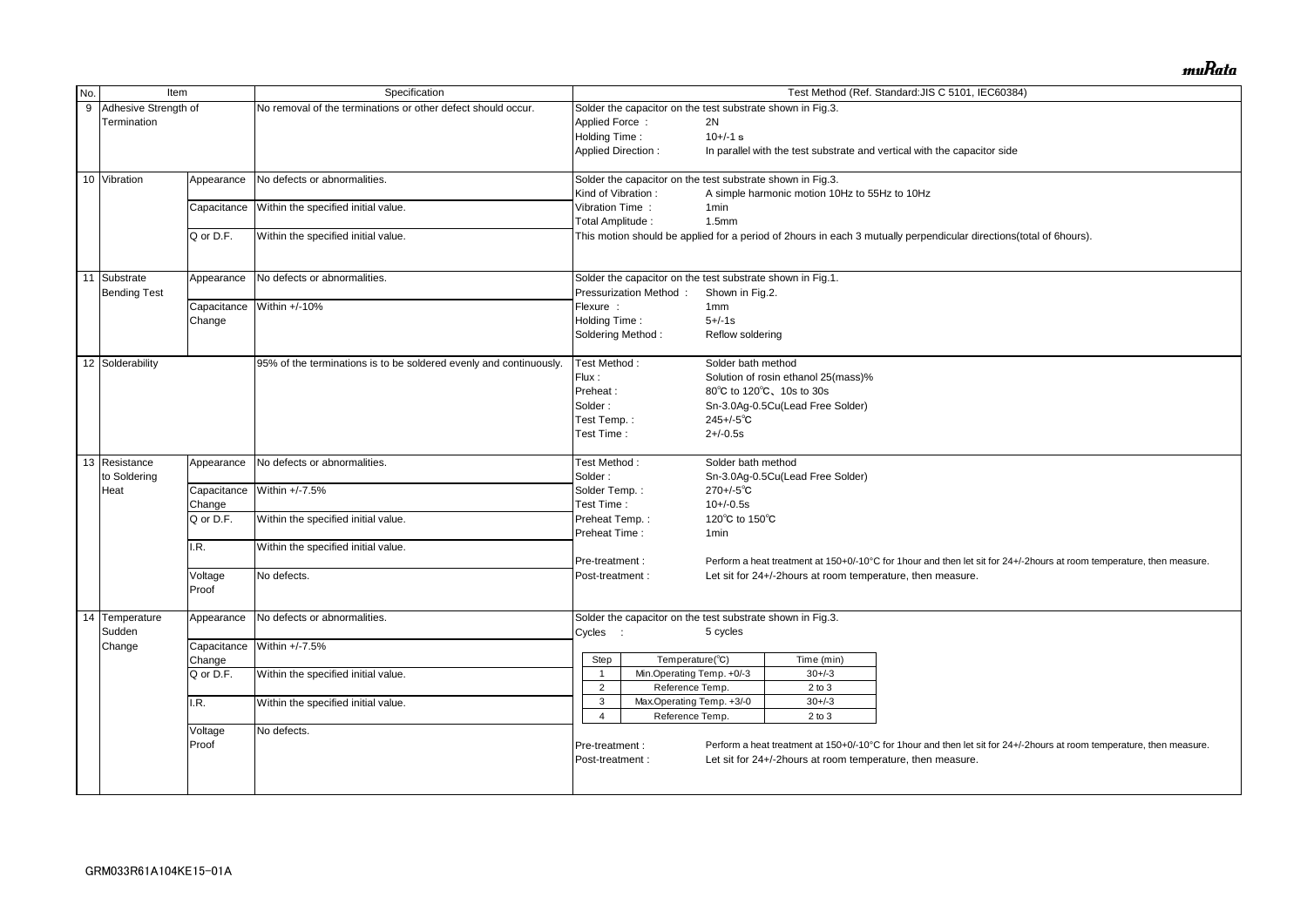| No. | Item                 |             | Specification                                             |                                                            | Test Method (Ref. Standard: JIS C 5101, IEC60384)                              |  |  |  |
|-----|----------------------|-------------|-----------------------------------------------------------|------------------------------------------------------------|--------------------------------------------------------------------------------|--|--|--|
|     | 15 High              | Appearance  | No defects or abnormalities.                              |                                                            | Solder the capacitor on the test substrate shown in Fig.3.                     |  |  |  |
|     | Temperature          |             |                                                           | Test Temperature :                                         | $40 + (-2)^\circ \text{C}$                                                     |  |  |  |
|     | <b>High Humidity</b> | Capacitance | Within +/-12.5%                                           | Test Humidity:                                             | 90%RH to 95%RH                                                                 |  |  |  |
|     | (Steady)             | Change      |                                                           | Test Time :                                                | $500+/-12h$                                                                    |  |  |  |
|     |                      | Q or D.F.   | DF:0.2 max.                                               | Test Voltage :                                             | <b>Rated Voltage</b>                                                           |  |  |  |
|     |                      |             |                                                           | Charge/Discharge Current: 50mA max.                        |                                                                                |  |  |  |
|     |                      | I.R.        | More than 500MΩ or 12.5Ω $\cdot$ F (Whichever is smaller) |                                                            |                                                                                |  |  |  |
|     |                      |             |                                                           | Pre-treatment :                                            | Perform a heat treatment at 150+0/-10°C for 1 hour and then let sit for 24+/-  |  |  |  |
|     |                      |             |                                                           | Post-treatment :                                           | Perform a heat treatment at 150+0/-10°C for 1 hour and then let sit for 24+/-2 |  |  |  |
|     |                      |             |                                                           |                                                            |                                                                                |  |  |  |
|     |                      |             |                                                           |                                                            |                                                                                |  |  |  |
|     | 16 Durability        | Appearance  | No defects or abnormalities.                              | Solder the capacitor on the test substrate shown in Fig.3. |                                                                                |  |  |  |
|     |                      |             |                                                           | Test Temperature :                                         | Maximum Operating Temperature+/-3°C                                            |  |  |  |
|     |                      | Capacitance | Within +/-12.5%                                           | Test Time:                                                 | $1000 + (-12h)$                                                                |  |  |  |
|     |                      | Change      |                                                           | Test Voltage :                                             | 150% of the rated voltage                                                      |  |  |  |
|     |                      | Q or D.F.   | DF:0.2 max.                                               | Charge/Discharge Current: 50mA max.                        |                                                                                |  |  |  |
|     |                      |             |                                                           |                                                            |                                                                                |  |  |  |
|     |                      | I.R.        | More than 1000MΩ or $25Ω·F$ (Whichever is smaller)        | Pre-treatment :                                            | Perform a heat treatment at 150+0/-10°C for 1 hour and then let sit for 24+/-2 |  |  |  |
|     |                      |             |                                                           | Post-treatment:                                            | Perform a heat treatment at 150+0/-10°C for 1 hour and then let sit for 24+/-2 |  |  |  |
|     |                      |             |                                                           |                                                            |                                                                                |  |  |  |
|     |                      |             |                                                           |                                                            |                                                                                |  |  |  |

muRata

/-2hours at room temperature, then measure. Phours at room temperature, then measure.

Phours at room temperature, then measure. Phours at room temperature, then measure.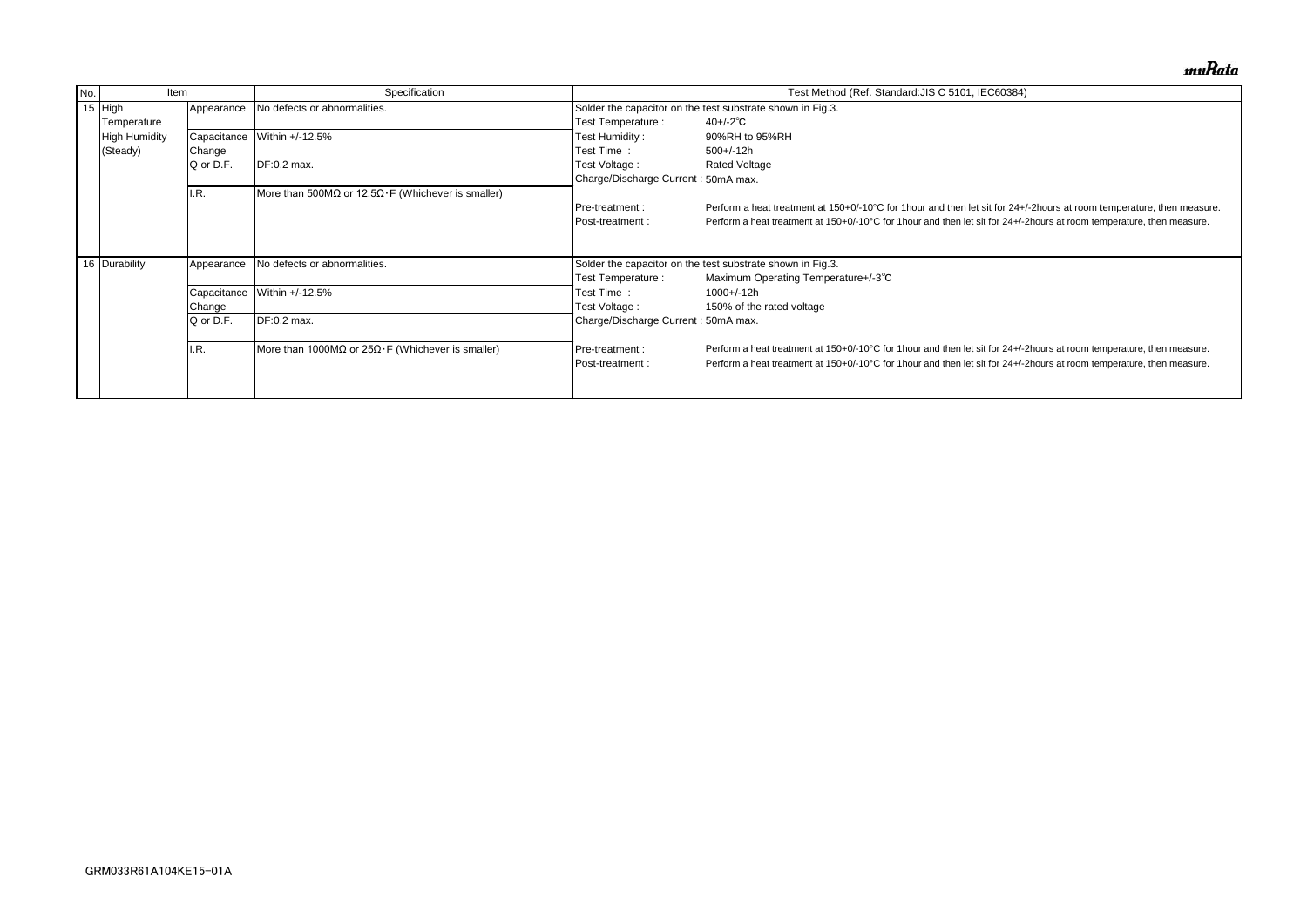



Adhesive Strength of Termination, Vibration, Temperature Sudden Change, High Temperature High Humidity(Steady), Durability



muRata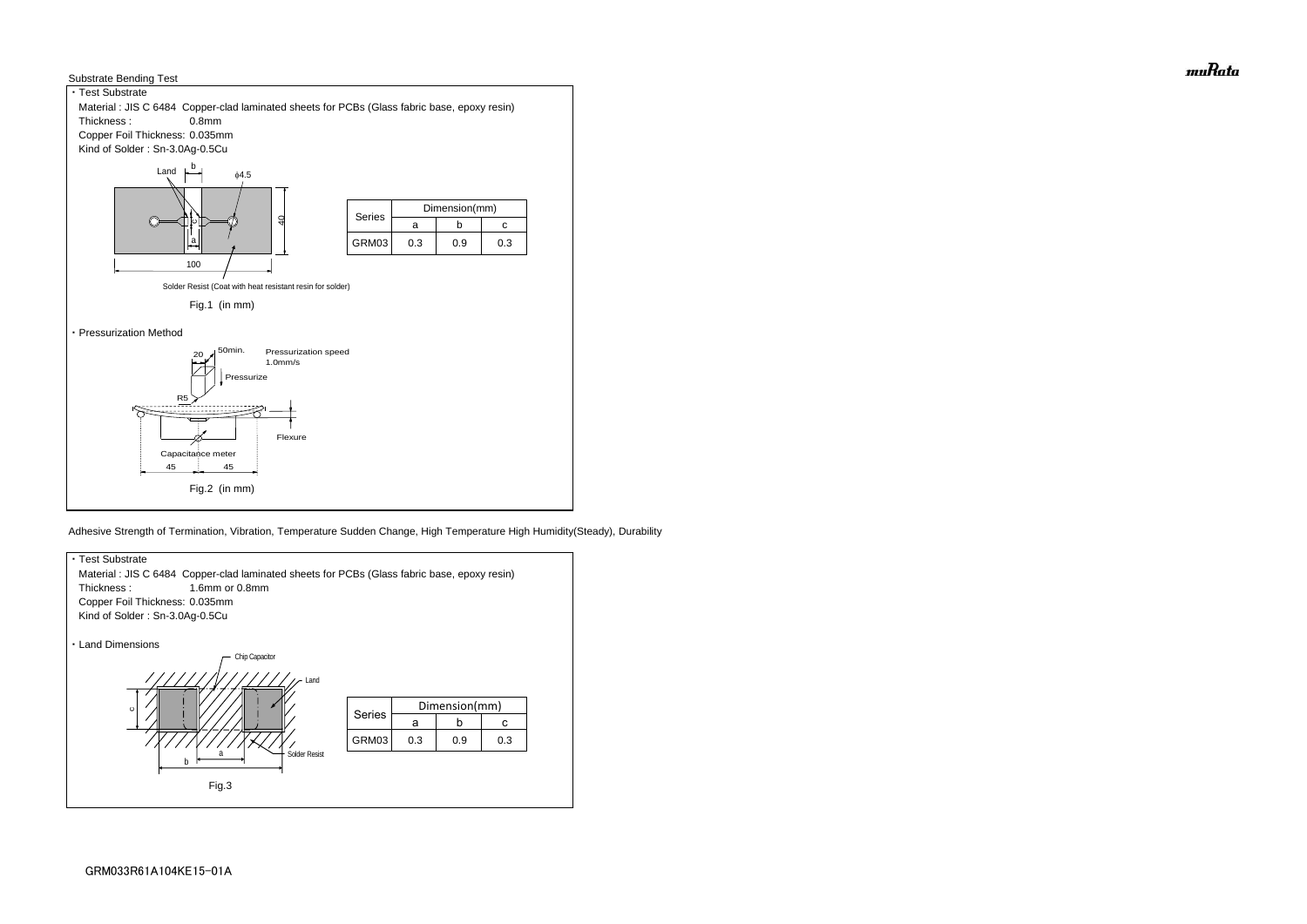# ■ Package

Tape Carrier Packaging

1. Minimum Quantity (pcs./reel)

2. Dimensions of Tape (in mm)

(1)GRM033(W8P2 Code:D/J)

(2)GRM033(W8P1 Code:W)

| <b>Series</b> |   | φ180mm Reel       | φ180mm Reel       | φ330mm Reel       |  |  |
|---------------|---|-------------------|-------------------|-------------------|--|--|
|               |   | <b>PAPER Tape</b> | <b>PAPER Tape</b> | <b>PAPER Tape</b> |  |  |
|               |   | Code:D            | Code:W            | Code:J            |  |  |
| GRM03         | 3 | 15000(W8P2)       | 30000(W8P1)       | 50000(W8P2)       |  |  |

| Series        |                 | Dimensions(Chip) |                 |               |               |                |                 |                 |                 |                 |                |             |          | $\mathbf{A}$ |
|---------------|-----------------|------------------|-----------------|---------------|---------------|----------------|-----------------|-----------------|-----------------|-----------------|----------------|-------------|----------|--------------|
|               |                 |                  |                 |               |               |                |                 |                 |                 |                 |                |             |          | IVI.         |
| GRM03<br>-3 I | $0.6 + (-0.03)$ | $0.3 + (-0.03)$  | $0.3 + / -0.03$ | $0.37$ (Typ.) | $0.67$ (Typ.) | $8.0 + (-0.3)$ | $3.5 + / -0.05$ | $1.75 + (-0.1)$ | $1.0 + / -0.05$ | $1.0 + (-0.05)$ | $4.0 + (-0.1)$ | φ1.5+0.1/-0 | 0.5 max. |              |

| Series | Dimensions(Chip) |                 |                 |               |            |                |                 |                |                 |                 |                |                   |          | M           |
|--------|------------------|-----------------|-----------------|---------------|------------|----------------|-----------------|----------------|-----------------|-----------------|----------------|-------------------|----------|-------------|
|        |                  |                 |                 |               |            |                |                 |                |                 |                 |                |                   |          |             |
| GRM03  | $0.6 + (-0.03)$  | $0.3 + (-0.03)$ | $0.3 + (-0.03)$ | $0.37$ (Typ.) | 0.67(Typ.) | $8.0 + (-0.3)$ | $3.5 + / -0.05$ | $1.75 + (-0.1$ | $2.0 + / -0.05$ | $2.0 + / -0.05$ | $4.0 + (-0.1)$ | $\phi$ 1.5+0.1/-0 | 0.5 max. | $0.05$ max. |



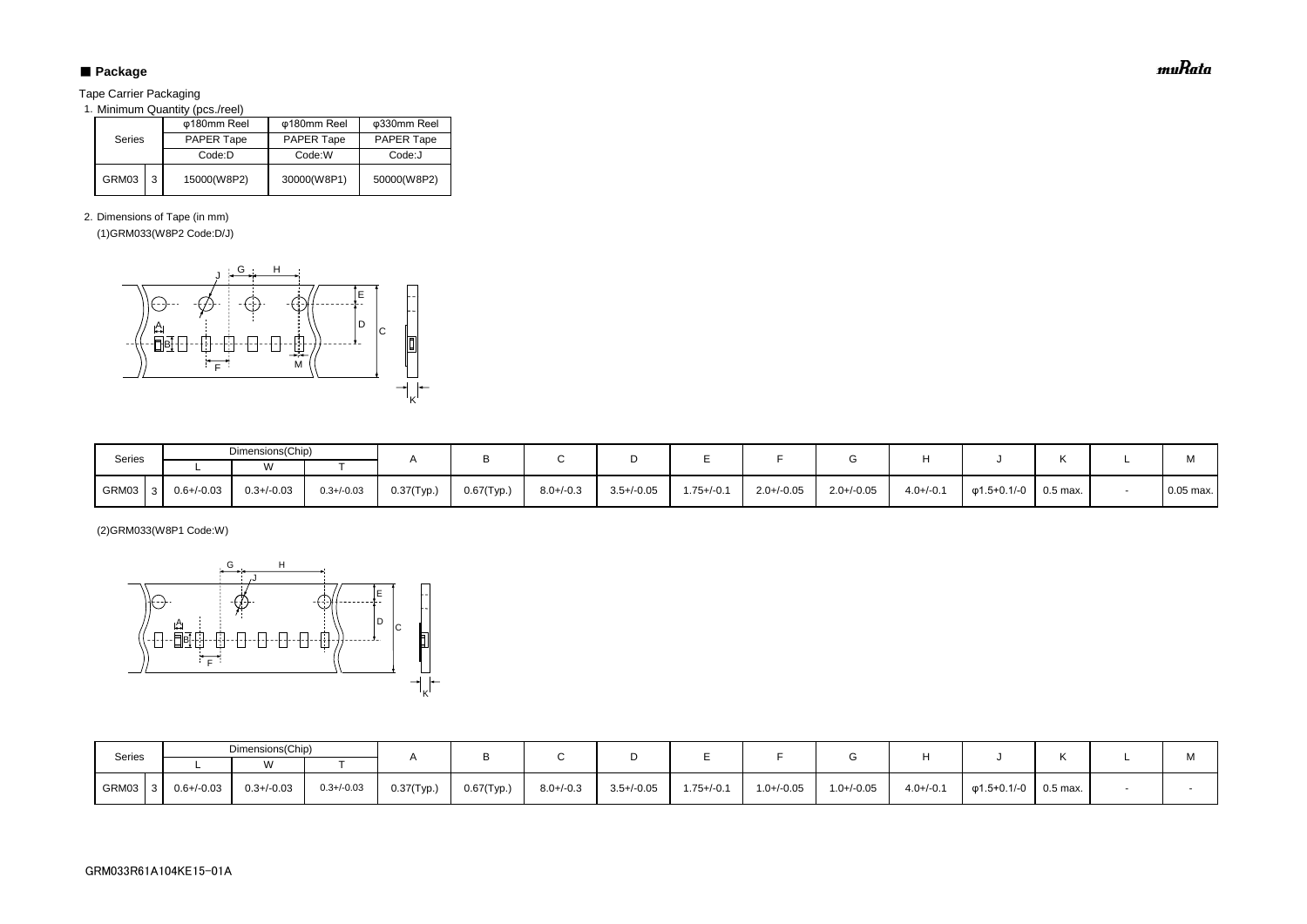### 3. Dimensions of Reel (in mm)

| Reel        |                    |                   |                   |                   |                | W         | w1         |
|-------------|--------------------|-------------------|-------------------|-------------------|----------------|-----------|------------|
| Φ180mm Reel | ω180+0/-3.0        | ω50 min.          | $\omega$ 13+/-0.5 | $\omega$ 21+/-0.8 | $2.0 + (-0.5)$ | 16.5 max. | $10+/-1.5$ |
| ω330mm Reel | $\omega$ 330+/-2.0 | $\varphi$ 50 min. | $\omega$ 13+/-0.5 | $\omega$ 21+/-0.8 | $2.0 + (-0.5)$ | 16.5 max. | $10+/-1.5$ |



muRata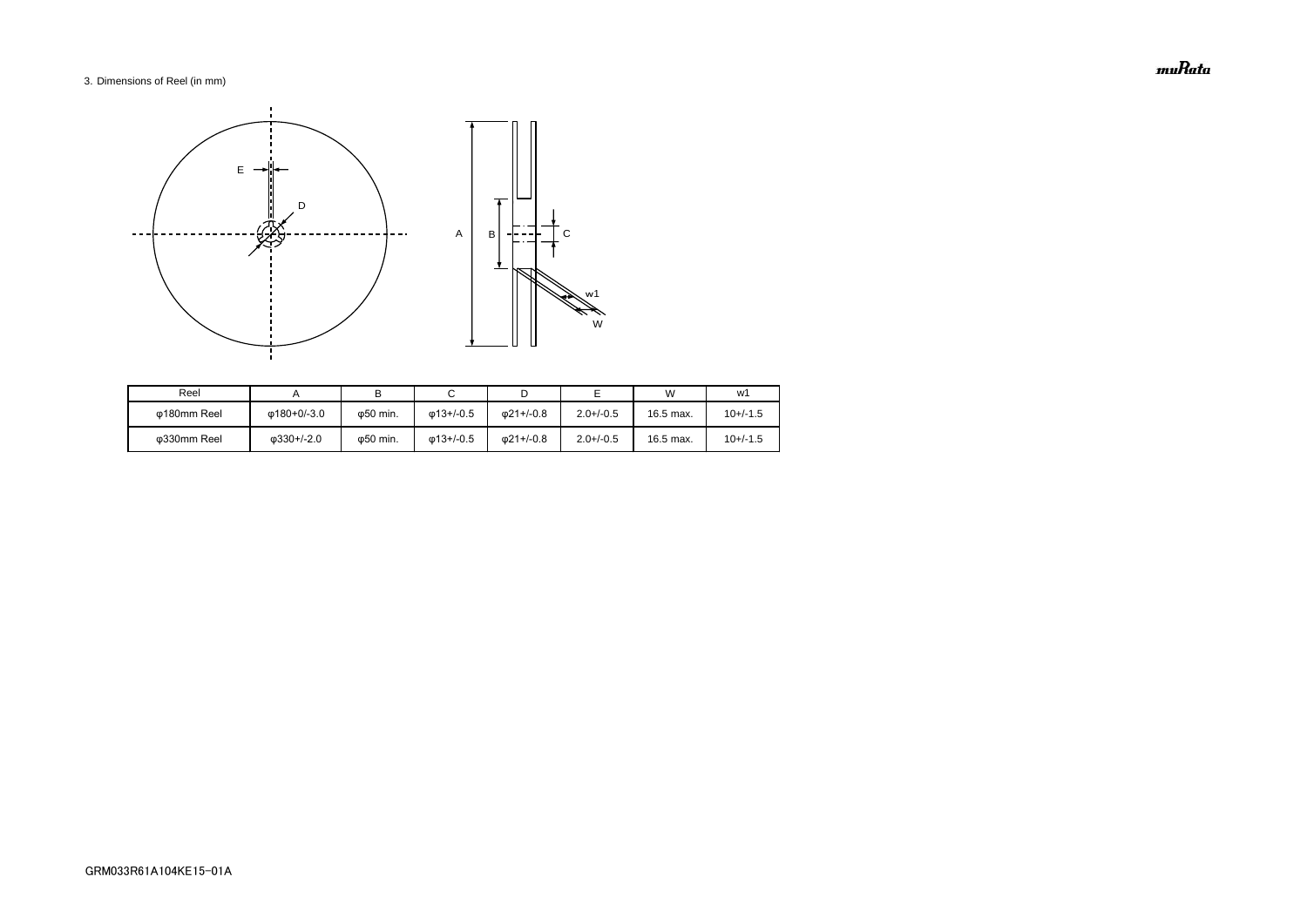4. Part of the leader and part of the vacant section are attached as follows. The sprocket holes are to the right as the tape is pulled toward the user.

- 5. Accumulate tolerance of sprocket holes pitch = +/-0.3mm/10 pitch
- 6. Chip in the tape is enclosed as shown in 2.Dimensions of Tape.
- 7. The top tape and carrier tape are not attached at the end of the tape for a minimum of 5 pitches.
- 8. There are no jointing for top tape and bottom tape.
- 9. There are no fuzz in the cavity.
- 10. Break down force of top tape : 5N min. Break down force of bottom tape : 5N min. (Only a bottom tape existence)
	- 11. Reel is made by resin and appeaser and dimension is shown in 3.Dimensions of Reel. There are possibly to change the material and dimension due to some impairment.
	- 12. Peeling off force : 0.05N to 0.5N in the direction as shown below.

165° to 180° Top tape  $\overline{\phantom{0}}$ 

13. Label that show the customer parts number, our parts number, our company name, inspection number and quantity, will be put in outside of reel.



muRata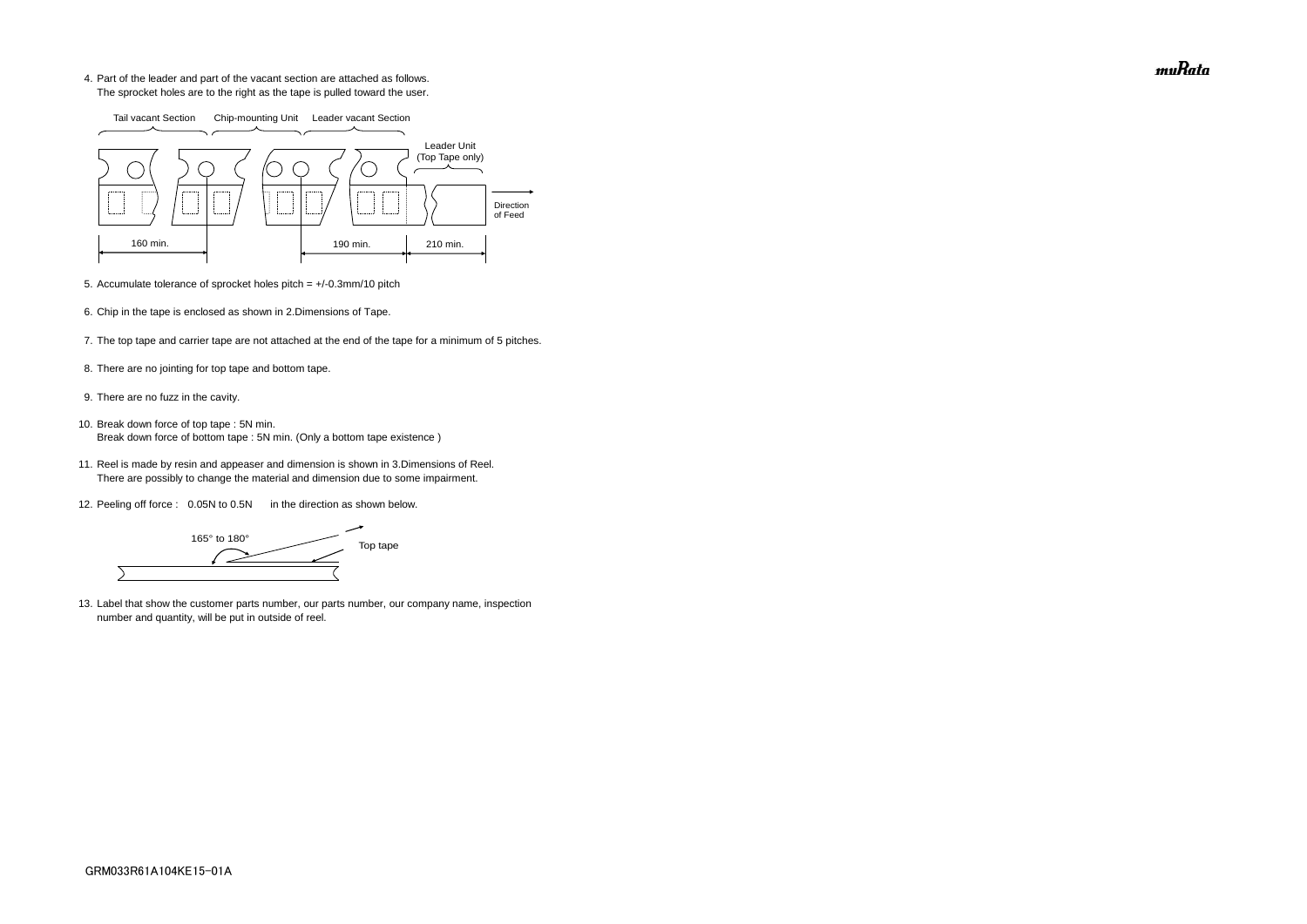Please contact us before using our products for the applications listed below which require especially high reliability for the prevention of defects which might directly cause damage to the third party's life, body or property.

 ①Aircraft equipment ②Aerospace equipment ③Undersea equipment ④Power plant control equipment ⑤Medical equipment ⑥Transportation equipment(vehicles,trains,ships,etc.) ⑦Traffic signal equipment ⑧Disaster prevention / crime prevention equipment ⑨Data-processing equipment ⑩Application of similar complexity and/or reliability requirements to the applications listed in the above.

### ■Storage and Operation condition

1. The performance of chip multilayer ceramic capacitors (henceforth just "capacitors") may be affected by the storage conditions. Please use them promptly after delivery.

1-1. Maintain appropriate storage for the capacitors using the following conditions: Room Temperature of 5℃ to 40℃ and a Relative Humidity of 20% to 70%.

 High temperature and humidity conditions and/or prolonged storage may cause deterioration of the packaging materials. If more than six months have elapsed since delivery, check packaging, mounting, etc. before use. In addition, this may cause oxidation of the electrodes. If more than one year has elapsed since delivery, also check the solderability before use.

- 1-2. Corrosive gas can react with the termination (external) electrodes or lead wires of capacitors, and result in poor solderability. Do not store the capacitors in an atmosphere consisting of corrosive gas (e.g.,hydrogen sulfide, sulfur dioxide, chlorine, ammonia gas etc.).
- 1-3. Due to moisture condensation caused by rapid humidity changes, or the photochemical change caused by direct sunlight on the terminal electrodes and/or the resin/epoxy coatings, the solderability and electrical performance may deteriorate. Do not store capacitors under direct sunlight or in high huimidity conditions.



### $\triangle$ Caution

### ■Limitation of Applications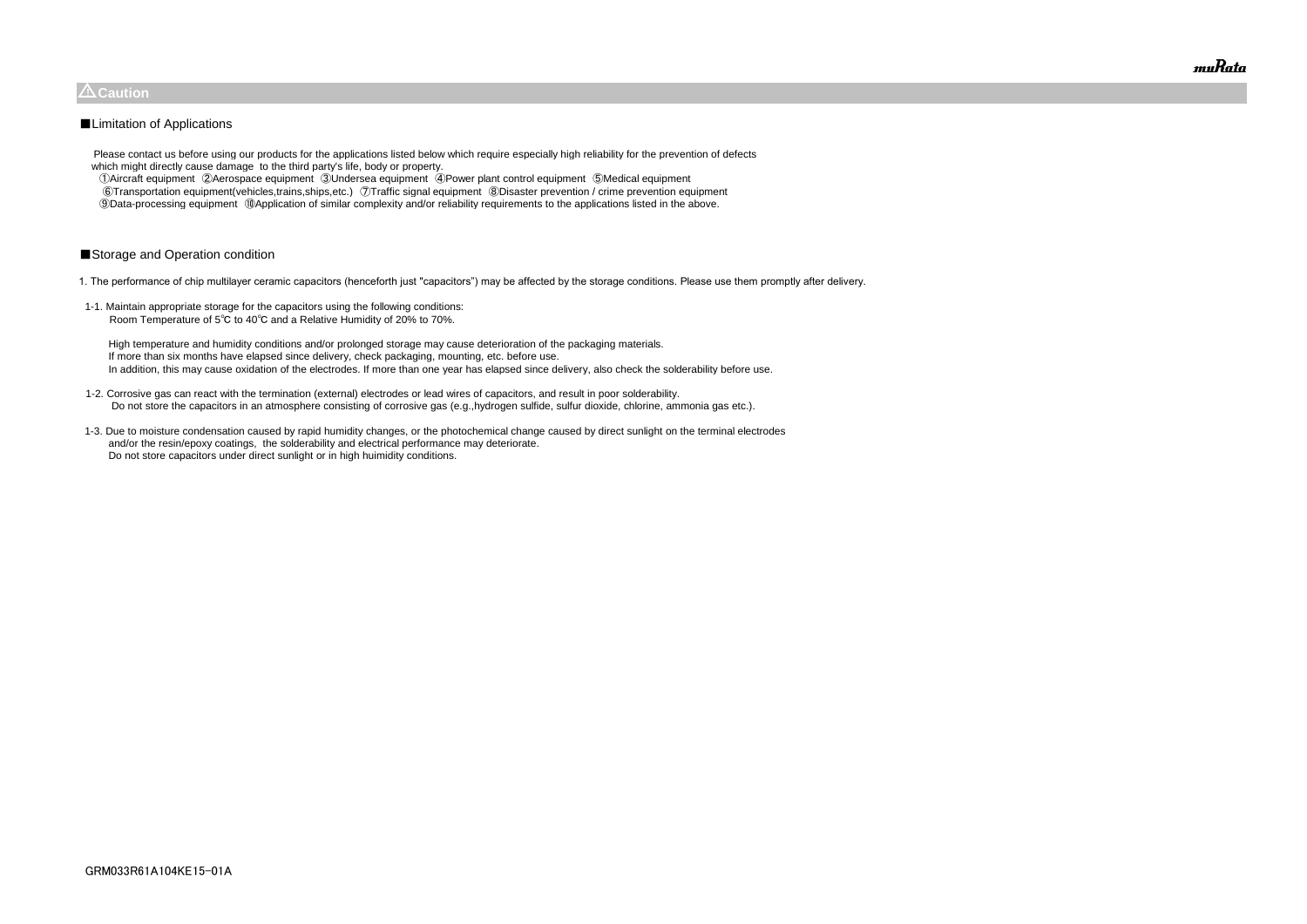### ■Rating

#### **1.Temperature Dependent Characteristics**

1. The electrical characteristics of the capacitor can change with temperature.

- 1-1. For capacitors having larger temperature dependency, the capacitance may change with temperature changes.
	- The following actions are recommended in order to ensure suitable capacitance values.
	- (1) Select a suitable capacitance for the operating temperature range.
	- (2) The capacitance may change within the rated temperature.

When you use a high dielectric constant type capacitor in a circuit that needs a tight (narrow) capacitance tolerance (e.g., a time-constant circuit), please carefully consider the temperature characteristics, and carefully confirm the various characteristics in actual use conditions and the actual system.

#### **2.Measurement of Capacitance**

1. Measure capacitance with the voltage and frequency specified in the product specifications.

- 1-1. The output voltage of the measuring equipment may decrease occasionally when capacitance is high. Please confirm whether a prescribed measured voltage is impressed to the capacitor.
- 1-2. The capacitance values of high dielectric constant type capacitors change depending on the AC voltage applied. Please consider the AC voltage characteristics when selecting a capacitor to be used in a AC circuit.

### **3.Applied Voltage**

1. Do not apply a voltage to the capacitor that exceeds the rated voltage as called out in the specifications.



- 1-1. Applied voltage between the terminals of a capacitor shall be less than or equal to the rated voltage.
	- (1) When AC voltage is superimposed on DC voltage, the zero-to-peak voltage shall not exceed the rated DC voltage. When AC voltage or pulse voltage is applied, the peak-to-peak voltage shall not exceed the rated DC voltage.
	- (2) Abnormal voltages (surge voltage, static electricity, pulse voltage, etc.) shall not exceed the rated DC voltage.



(E:Maximum possible applied voltage.)

1-2. Influence of over voltage

 Over voltage that is applied to the capacitor may result in an electrical short circuit caused by the breakdown of the internal dielectric layers. The time duration until breakdown depends on the applied voltage and the ambient temperature.

muRata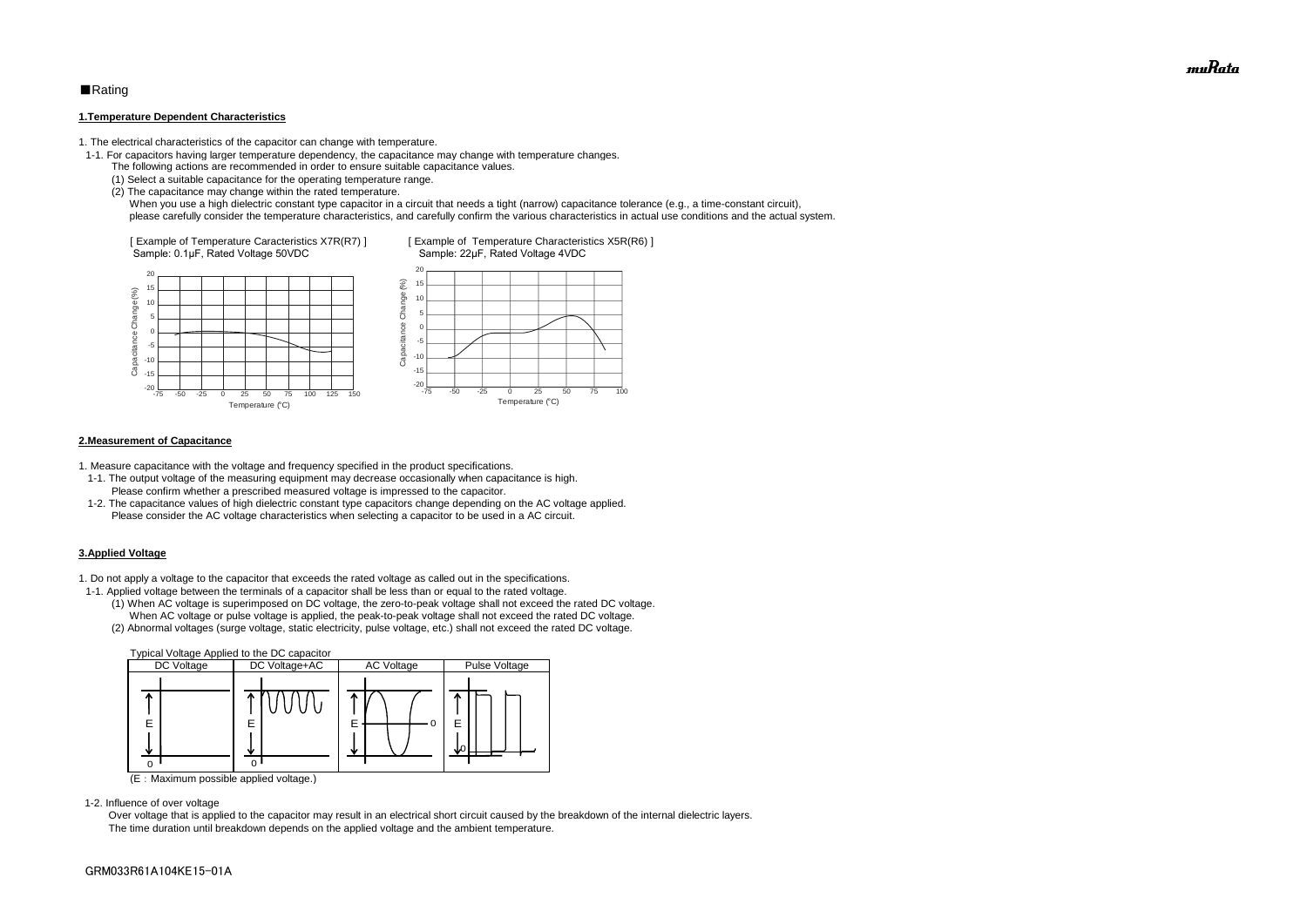#### **4.Type of Applied Voltage and Self-heating Temperature**

1.Confirm the operating conditions to make sure that no large current is flowing into the capacitor due to the continuous application of an AC voltage or pulse voltage.

 When a DC rated voltage product is used in an AC voltage circuit or a pulse voltage circuit, the AC current or pulse current will flow into the capacitor; therefore check the self-heating condition.

Please confirm the surface temperature of the capacitor so that the temperature remains within the upper limits

of the operating temperature, including the rise in temperature due to self-heating.

When the capacitor is used with a high-frequency voltage or pulse voltage, heat may be generated by dielectric loss.

<Applicable to Rated Voltage of less than 100VDC>

 The load should be contained so that the self-heating of the capacitor body remains below 20°C, when measuring at an ambient temperature of 25°C.

#### **5. DC Voltage and AC Voltage Characteristic**

- 1. The capacitance value of a high dielectric constant type capacitor changes depending on the DC voltage applied. Please consider the DC voltage characteristics when a capacitor is selected for use in a DC circuit.
- 1-1. The capacitance of ceramic capacitors may change sharply depending on the applied voltage. (See figure) Please confirm the following in order to secure the capacitance.
	- (1) Determine whether the capacitance change caused by the applied voltage is within the allowed range.
	- (2) In the DC voltage characteristics, the rate of capacitance change becomes larger as voltage increases, even if the applied voltage is below the rated voltage.

 When a high dielectric constant type capacitor is used in a circuit that requires a tight (narrow) capacitance tolerance (e.g., a time constant circuit), please carefully consider the voltage characteristics, and confirm the various characteristics in the actual operating conditions of the system.

2. The capacitance values of high dielectric constant type capacitors changes depending on the AC voltage applied. Please consider the AC voltage characteristics when selecting a capacitor to be used in a AC circuit.









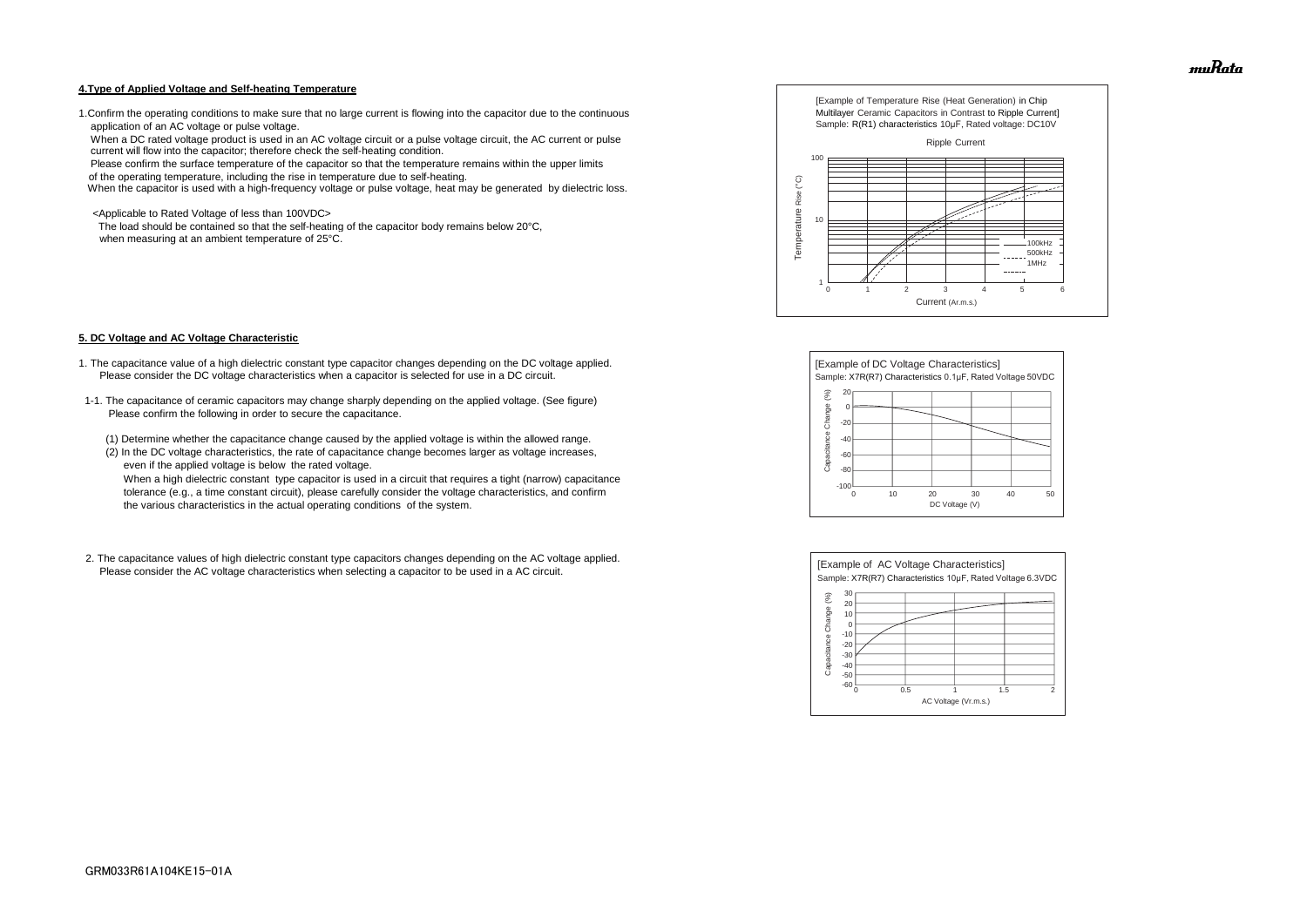#### **6. Capacitance Aging**



1. The high dielectric constant type capacitors have an Aging characteristic in which the capacitance value decreases with the passage of time.

 When you use a high dielectric constant type capacitors in a circuit that needs a tight (narrow) capacitance tolerance (e.g., a time-constant circuit), please carefully consider the characteristics of these capacitors, such as their aging, voltage, and temperature characteristics. In addition, check capacitors using your actual appliances at the intended environment and operating conditions.

#### **7.Vibration and Shock**

- 1. Please confirm the kind of vibration and/or shock, its condition, and any generation of resonance. Please mount the capacitor so as not to generate resonance, and do not allow any impact on the terminals.
- 2. Mechanical shock due to being dropped may cause damage or a crack in the dielectric material of the capacitor. Do not use a dropped capacitor because the quality and reliability may be deteriorated.
- 3. When printed circuit boards are piled up or handled, the corner of another printed circuit board should not be allowed to hit the capacitor in order to avoid a crack or other damage to the capacitor.





muRata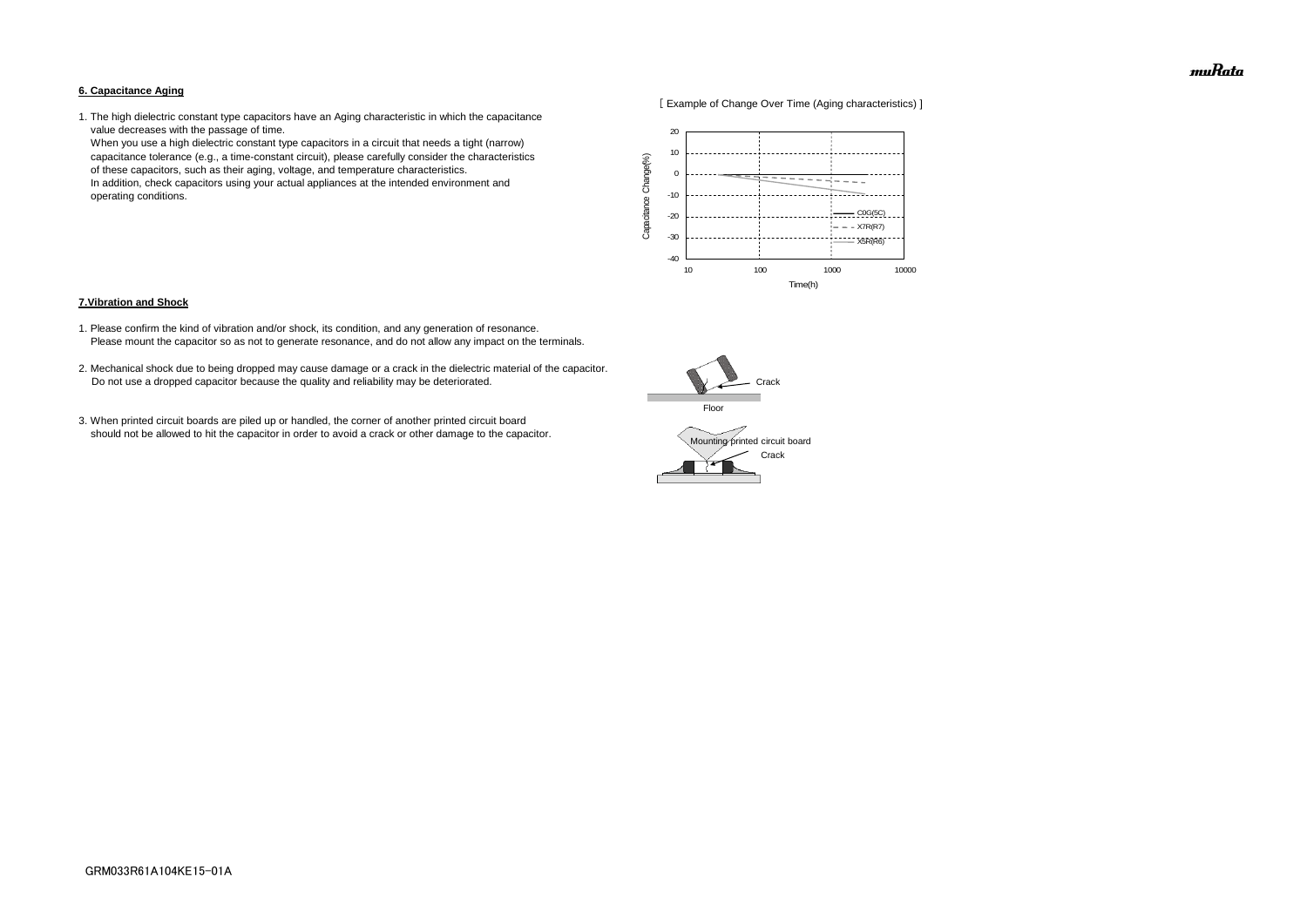### ■Soldering and Mounting

### **1.Mounting Position**

- 1. Confirm the best mounting position and direction that minimizes the stress imposed on the capacitor during flexing or bending the printed circuit board. 1-1.Choose a mounting position that minimizes the stress imposed on the chip during flexing or bending of the board.
	- [ Component Direction ]

Locate chip horizontal to the direction in which stress acts.

(Bad Example) (Good Example)

[ Chip Mounting Close to Board Separation Point ]

\*1 A > D is valid when stress is added vertically to the perforation as with Hand Separation. If a Cutting Disc is used, stress will be diagonal to the PCB, therefore  $A > D$  is invalid.

It is effective to implement the following measures, to reduce stress in separating the board.

It is best to implement all of the following three measures; however, implement as many measures as possible to reduce stress.

When a capacitor is mounted near a screw hole, it may be affected by the board deflection that occurs during the tightening of the screw. Mount the capacitor in a position as far away from the screw holes as possible.

#### [ Mounting Capacitors Near Screw Holes ]

### **2.Information before Mounting**

| <b>Contents of Measures</b>                                                                  | <b>Stress Level</b> |
|----------------------------------------------------------------------------------------------|---------------------|
| $(1)$ Turn the mounting direction of the component parallel to the board separation surface. | $A > D^*1$          |
| (2) Add slits in the board separation part.                                                  | A > B               |
| $(3)$ Keep the mounting position of the component away from the board separation surface.    | A > C               |

- 1. Do not re-use capacitors that were removed from the equipment.
- 2. Confirm capacitance characteristics under actual applied voltage.
- 3. Confirm the mechanical stress under actual process and equipment use.
- 4. Confirm the rated capacitance, rated voltage and other electrical characteristics before assembly.
- 5. Prior to use, confirm the solderability of capacitors that were in long-term storage.
- 6. Prior to measuring capacitance, carry out a heat treatment for capacitors that were in long-term storage.
- 7.The use of Sn-Zn based solder will deteriorate the reliability of the MLCC.

Please contact our sales representative or product engineers on the use of Sn-Zn based solder in advance.





muRata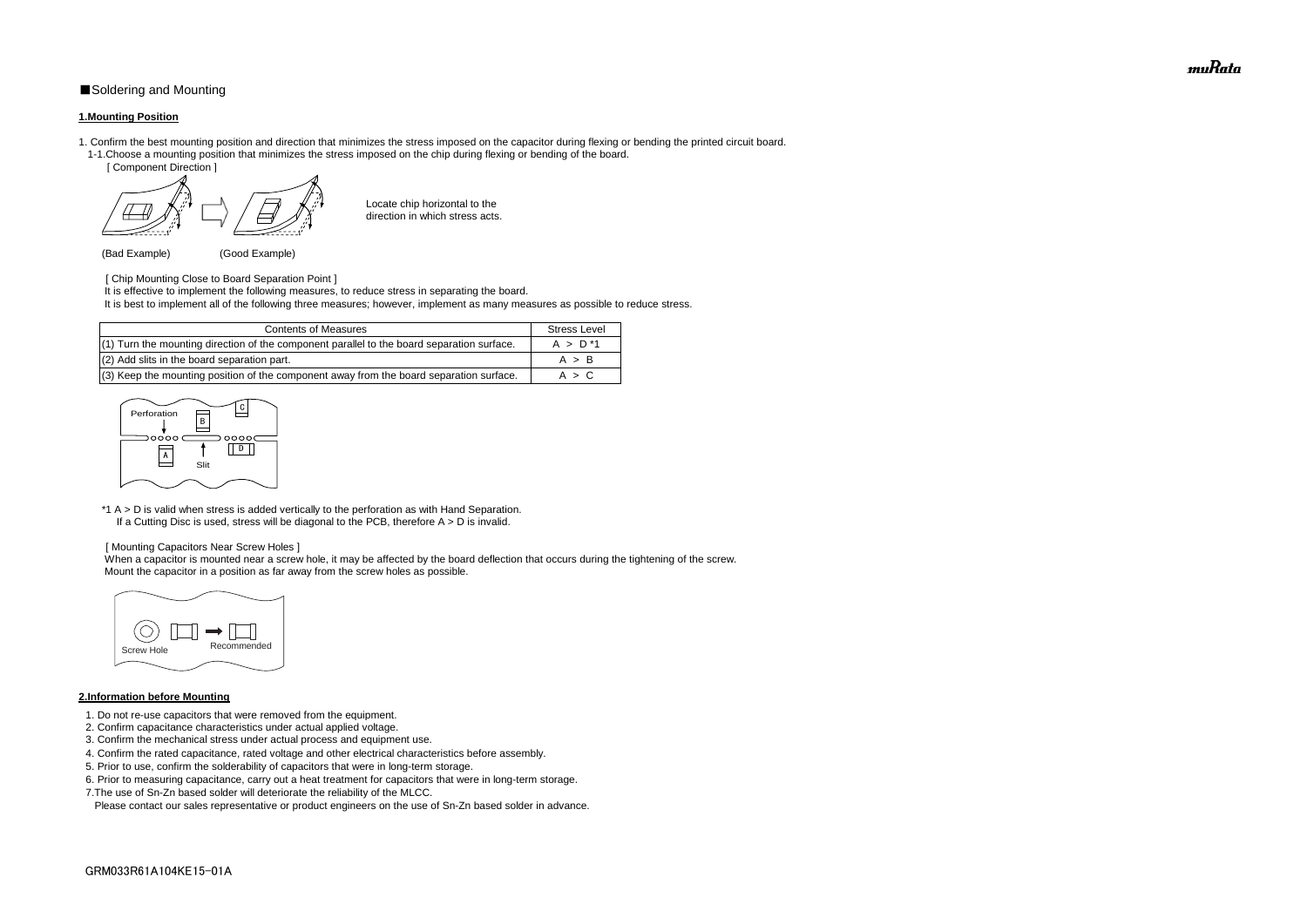#### **3.Maintenance of the Mounting (pick and place) Machine**

- 1. Make sure that the following excessive forces are not applied to the capacitors.
	- Check the mounting in the actual device under actual use conditions ahead of time.
- 1-1. In mounting the capacitors on the printed circuit board, any bending force against them shall be kept to a minimum to prevent them from any damage or cracking. Please take into account the following precautions and recommendations for use in your process.
	- (1) Adjust the lowest position of the pickup nozzle so as not to bend the printed circuit board.

2. Dirt particles and dust accumulated in the suction nozzle and suction mechanism prevent the nozzle from moving smoothly. This creates excessive force on the capacitor during mounting, causing cracked chips. Also, the locating claw, when worn out, imposes uneven forces on the chip when positioning, causing cracked chips. The suction nozzle and the locating claw must be maintained, checked and replaced periodically.



muRata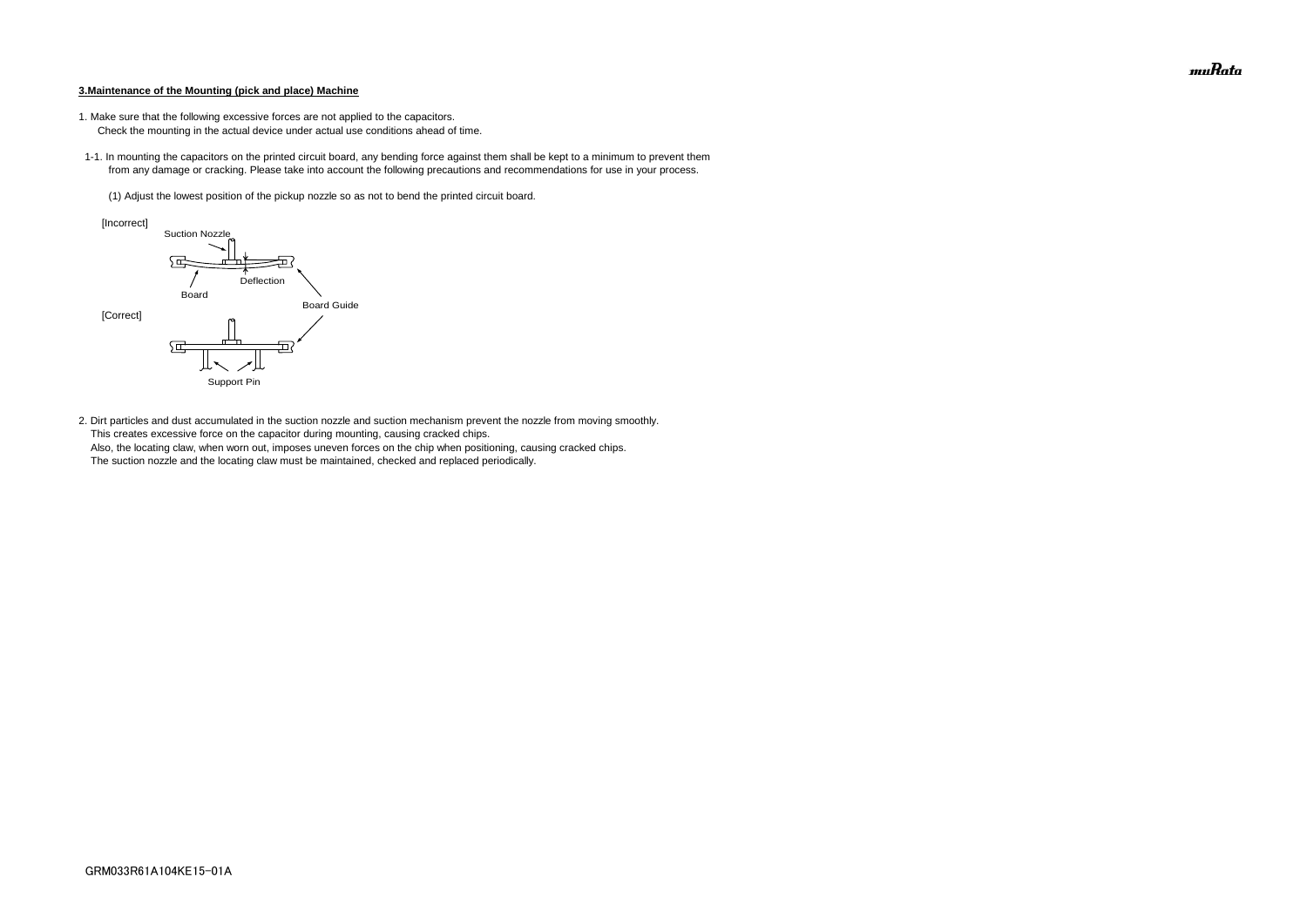#### **4-1.Reflow Soldering**

1. When sudden heat is applied to the components, the mechanical strength of the components will [Standard Conditions for Reflow Soldering] decrease because a sudden temperature change causes deformation inside the components. In order to prevent mechanical damage to the components, preheating is required for both the components and the PCB.

Preheating conditions are shown in table 1.

 It is required to keep the temperature differential between the solder and the components surface (ΔT) as small as possible.

2. When components are immersed in solvent after mounting, be sure to maintain the temperature difference (ΔT) between the component and the solvent within the range shown in the table 1.

#### Recommended Conditions

3. When a capacitor is mounted at a temperature lower than the peak reflow temperature recommended by the solder manufacturer, the following quality problems can occur. Consider factors such as the placement of peripheral components and the reflow temperature setting to prevent the capacitor's reflow temperature from dropping below the peak temperature specified. Be sure to evaluate the mounting situation beforehand and verify that none of the following problems occur.



In the case of repeated soldering, the accumulated Lead Free Solder: Sn-3.0Ag-0.5Cu soldering time must be within the range shown above.

 ・Drop in solder wettability ・Solder voids ・Possible occurrence of whiskering ・Drop in bonding strength ・Drop in self-alignment properties ・Possible occurrence of tombstones and/or shifting on the land patterns of the circuit board

| Table 1       |                                |                              |
|---------------|--------------------------------|------------------------------|
| <b>Series</b> | Chip Dimension(L/W) Code       | Temperature Differential     |
| <b>GRM</b>    | 01/02/MD/03/15/<br>18/JN/21/31 | $\Delta T \leq 190^{\circ}C$ |
| GRM           | 32/43/55                       | $\Delta T \leq 130^{\circ}C$ |

#### 4. Optimum Solder Amount for Reflow Soldering

4-1. Overly thick application of solder paste results in a excessive solder fillet height. This makes the chip more susceptible to mechanical and thermal stress on the board and may cause the chips to crack.

- 4-2. Too little solder paste results in a lack of adhesive strength on the termination, which may result in chips breaking loose from the PCB.
- 4-3. Please confirm that solder has been applied smoothly to the termination.

Make sure not to impose any abnormal mechanical shocks to the PCB.

|                  | Lead Free Solder       |  |
|------------------|------------------------|--|
| Peak Temperature | 240 to $260^{\circ}$ C |  |
| Atmosphere       | Air or $N_2$           |  |



#### Inverting the PCB



[Allowable Reflow Soldering Temperature and Time]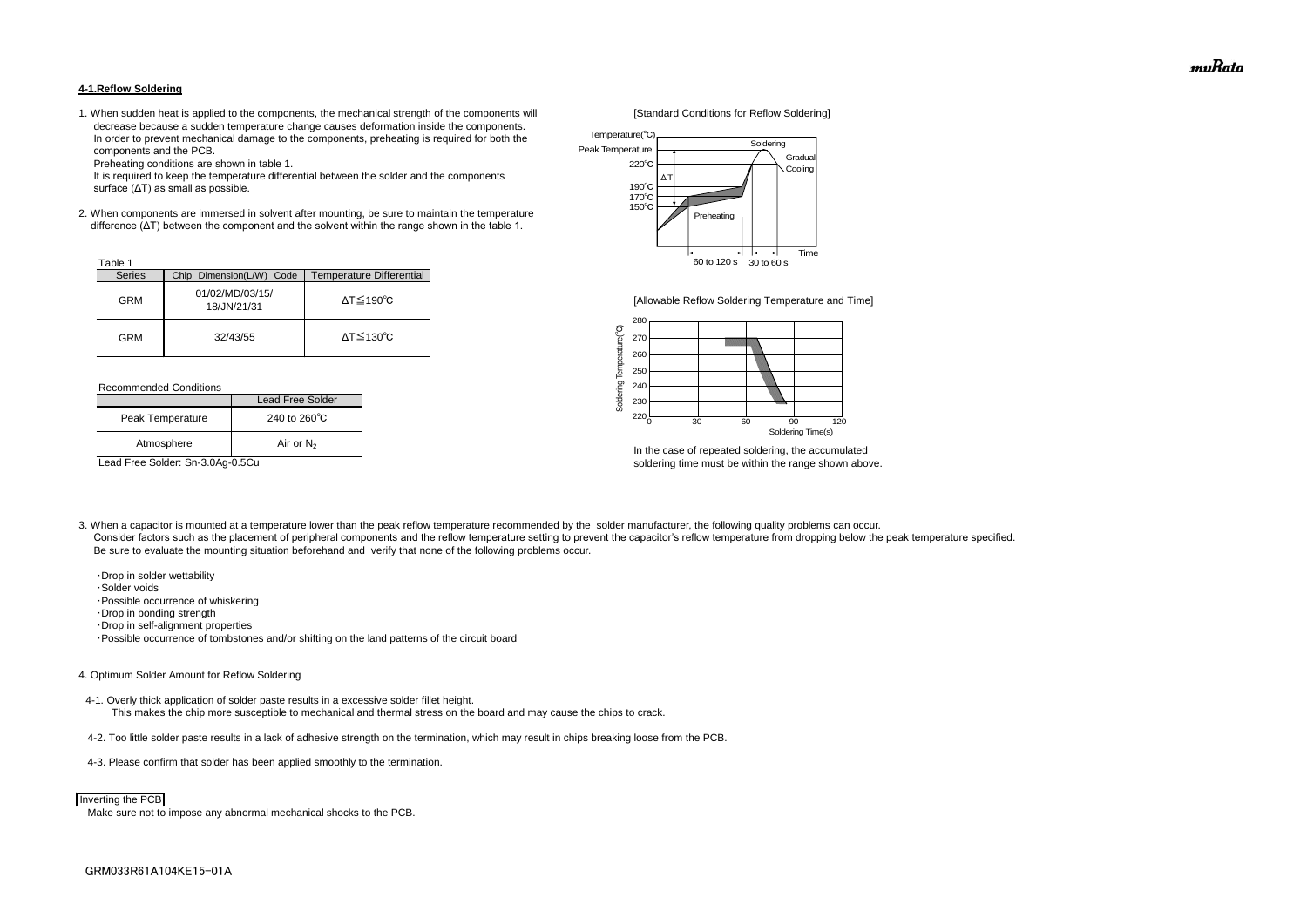### **4-2.Flow Soldering**

1. Do not apply flow soldering to chips not listed in Table 2. [Standard Conditions for Flow Soldering]

Table 2

2. When sudden heat is applied to the components, the mechanical strength of the components will decrease because a sudden temperature change causes deformation inside the components. In order to prevent mechanical damage to the components, preheating is required for both of the components and the PCB.

It is required to keep the temperature differential between the solder and the components surface [Allowable Flow Soldering Temperature and Time] (ΔT) as low as possible.

Preheating conditions are shown in table 2.

- 3. Excessively long soldering time or high soldering temperature can result in leaching of the terminations, causing poor adhesion or a reduction in capacitance value due to loss of contact between the inner electrodes and terminations.
- 4. When components are immersed in solvent after mounting, be sure to maintain the temperature differential (ΔT) between the component and solvent within the range shown in the table 2.

| <b>Series</b> | Chip Dimension(L/W) Code | Temperature Differential |
|---------------|--------------------------|--------------------------|
| GRM           | 18/21/31                 | ΔT≦150℃                  |

#### Recommended Conditions

Lead Free Solder: Sn-3.0Ag-0.5Cu

#### 5. Optimum Solder Amount for Flow Soldering

 5-1. The top of the solder fillet should be lower than the thickness of the components. If the solder amount is excessive, the risk of cracking is higher during board bending or any other stressful condition.



In the case of repeated soldering, the accumulated soldering time must be within the range shown above.

|                                    | <b>Lead Free Solder</b> |  |
|------------------------------------|-------------------------|--|
| <b>Preheating Peak Temperature</b> | 100 to 120 $\degree$ C  |  |
| Soldering Peak Temperature         | 250 to $260^{\circ}$ C  |  |
| Atmosphere                         | Air or $N_2$            |  |





muRata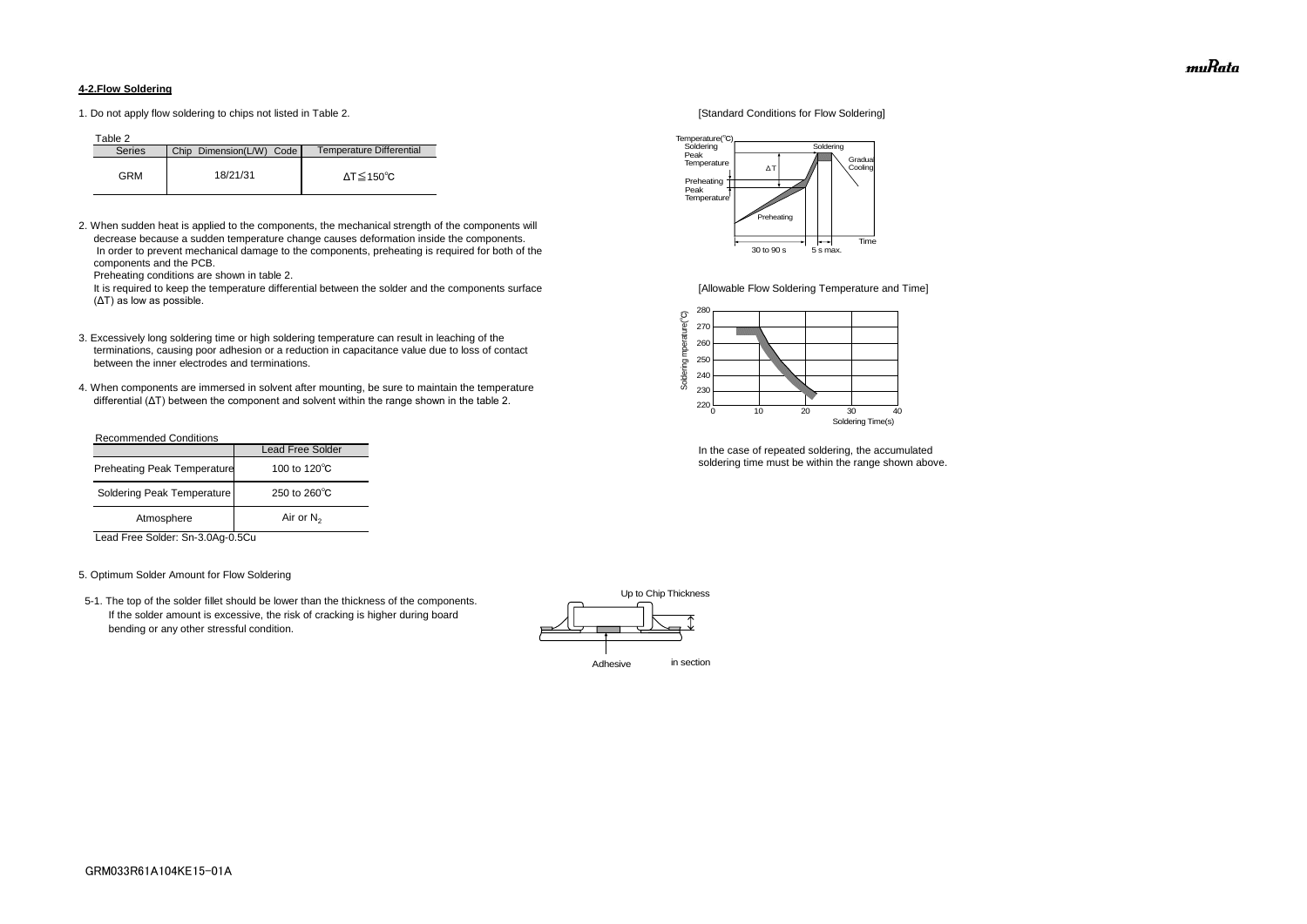#### **4-3.Correction of Soldered Portion**

When sudden heat is applied to the capacitor, distortion caused by the large temperature difference occurs internally, and can be the cause of cracks. Capacitors also tend to be affected by mechanical and thermal stress depending on the board preheating temperature or the soldering fillet shape, and can be the cause of cracks. Please refer to "1. PCB Design" or "3. Optimum solder amount" for the solder amount and the fillet shapes.

#### 1. Correction with a Soldering Iron

- 1-1. In order to reduce damage to the capacitor, be sure to preheat the capacitor and the mounting board.
- Preheat to the temperature range shown in Table 3. A hot plate, hot air type preheater, etc. can be used for preheating. 1-2. After soldering, do not allow the component/PCB to cool down rapidly.
- 1-3. Perform the corrections with a soldering iron as quickly as possible. If the soldering iron is applied too long, there is a possibility of causing solder leaching on the terminal electrodes, which will cause deterioration of the adhesive strength and other problems.

Lead Free Solder: Sn-3.0Ag-0.5Cu

\* Please manage Δ T in the temperature of soldering iron and the preheating temperature.

2. Correction with Spot Heater

 Compared to local heating with a soldering iron, hot air heating by a spot heater heats the overall component and board, therefore, it tends to lessen the thermal shock. In the case of a high density mounted board, a spot heater can also prevent concerns of the soldering iron making direct contact with the component.

- 3-2. A soldering iron with a tip of ø3mm or smaller should be used. In section
	- It is also necessary to keep the soldering iron from touching the components during the re-work.
- 3-3. Solder wire with ø0.5mm or smaller is required for soldering.
- 2-1. If the distance from the hot air outlet of the spot heater to the component is too close, cracks may occur due to thermal shock. To prevent this problem, follow the conditions shown in Table 4.
- 2-2. In order to create an appropriate solder fillet shape, it is recommended that hot air be applied at the angle shown in Figure 1.

| Table 3 |                                    |                                      |                           |                                         |            |
|---------|------------------------------------|--------------------------------------|---------------------------|-----------------------------------------|------------|
| Series  | Chip<br>Dimension<br>(L/W)<br>Code | Temperature of<br>Soldering Iron Tip | Preheating<br>Temperature | Temperature<br>$Differential(\Delta T)$ | Atmosphere |
| GRM     | 03/15/18/JN/21/31                  | $350^{\circ}$ C max.                 | $150^{\circ}$ C min.      | $\Delta T \leq 190^{\circ}C$            | Air        |
| GRM     | 32/43/55                           | $280^{\circ}$ C max.                 | $150^{\circ}$ C min.      | $\Delta T \leq 130^{\circ}C$            | Air        |

- 3. Optimum solder amount when re-working with a soldering iron
- 3-1. If the solder amount is excessive, the risk of cracking is higher during board bending or any other stressful condition. Too little solder amount results in a lack of adhesive strength on the termination, which may result in chips breaking loose from the PCB. Please confirm that solder has been applied smoothly is and rising to the end surface of the chip.

| Table 4                                      |                                  |
|----------------------------------------------|----------------------------------|
| <b>Distance</b>                              | 5mm or more                      |
| Hot Air Application angle                    | 45° *Figure 1                    |
| Hot Air Temperature Nozzle Outlet 400°C max. |                                  |
|                                              | Less than 10 s                   |
|                                              | (3216M / 1206 size or smaller)   |
| <b>Application Time</b>                      | Less than 30 s                   |
|                                              | (3225M / 1210 size or larger)    |
|                                              | (3216M, 3225M: Metric size code) |





muRata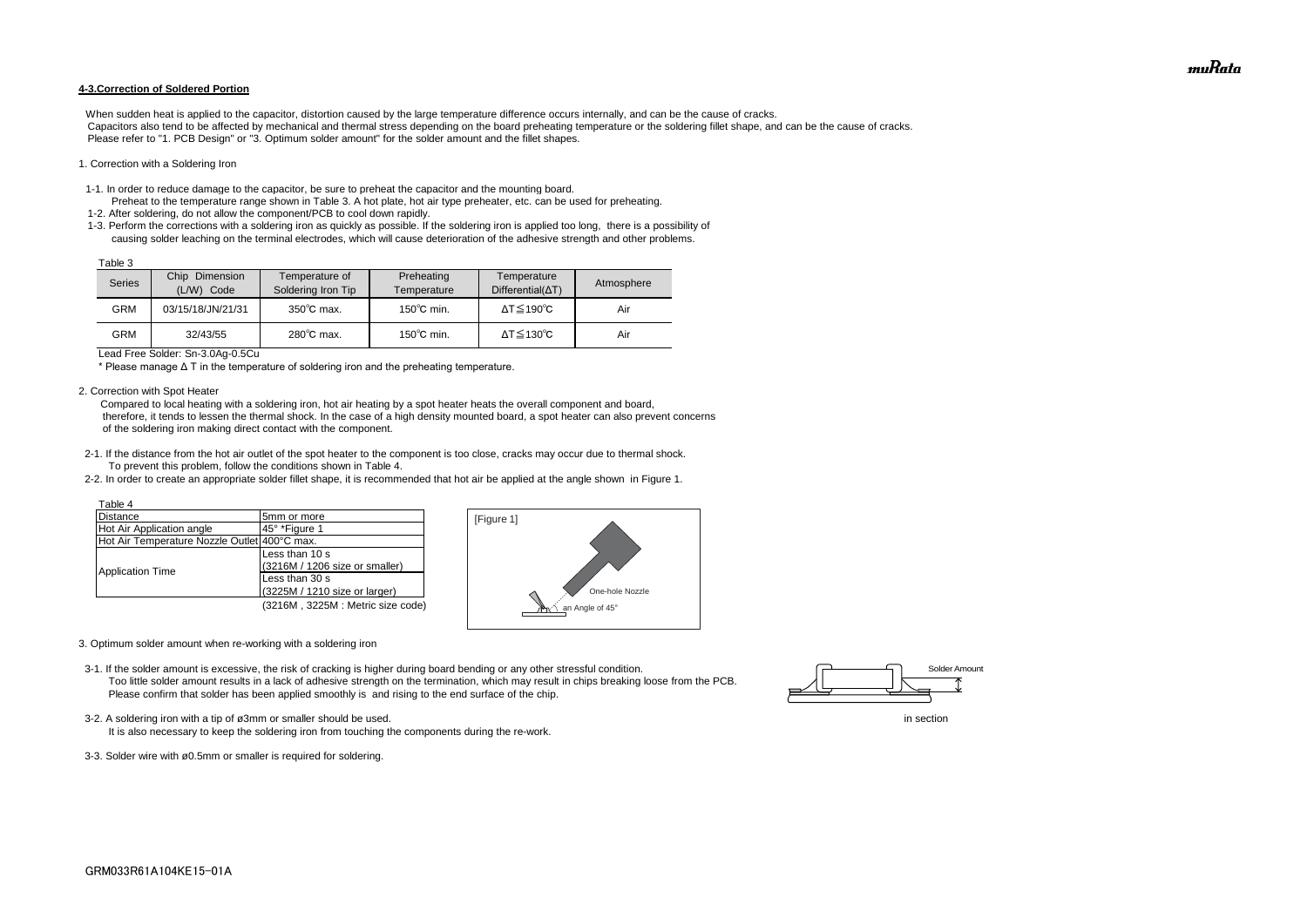### **5.Washing**

 Excessive ultrasonic oscillation during cleaning can cause the PCBs to resonate, resulting in cracked chips or broken solder joints. Before starting your production process, test your cleaning equipment / process to insur eit does not degrade the capacitors.

#### **6.Electrical Test on Printed Circuit Board**

- 1. Confirm position of the support pin or specific jig, when inspecting the electrical performance of a capacitor after mounting on the printed circuit board.
- 1-1. Avoid bending the printed circuit board by the pressure of a test-probe, etc. The thrusting force of the test probe can flex the PCB, resulting in cracked chips or open solder joints. Provide support pins on the back side of the PCB to prevent warping or flexing. Install support pins as close to the test-probe as possible.
- 1-2. Avoid vibration of the board by shock when a test -probe contacts a printed circuit board.

[Not Recommended] [Recommended]





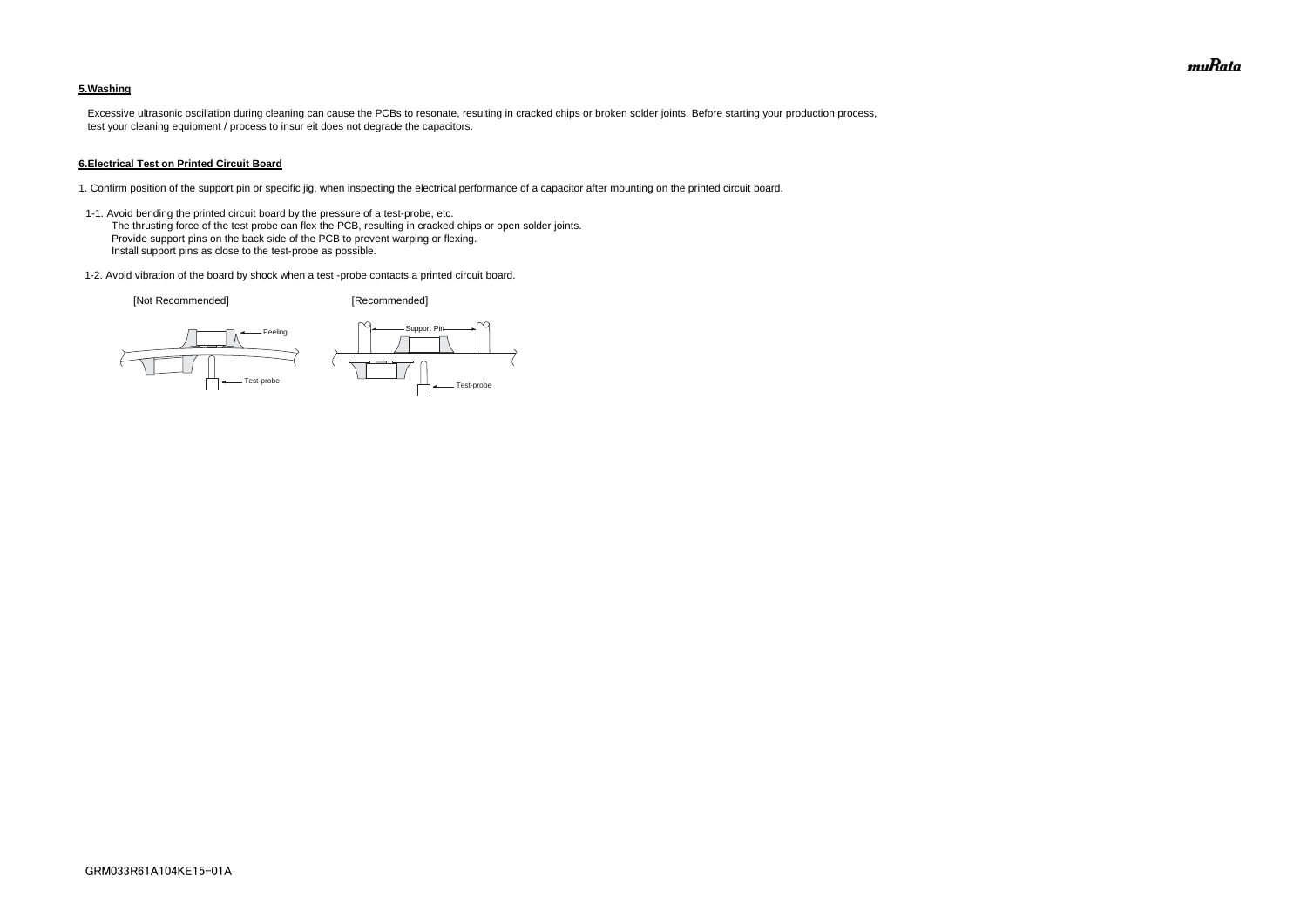#### **7.Printed Circuit Board Cropping**

- 1. After mounting a capacitor on a printed circuit board, do not apply any stress to the capacitor that caused bending or twisting the board.
- 1-1. In cropping the board, the stress as shown may cause the capacitor to crack. Cracked capacitors may cause deterioration of the insulation resistance, and result in a short. Avoid this type of stress to a capacitor.



2. Check the cropping method for the printed circuit board in advance.

2-1. Printed circuit board cropping shall be carried out by using a jig or an apparatus (Disc separator, router type separator, etc.) to prevent the mechanical stress that can occur to the board.

 \* When a board separation jig or disc separator is used, if the following precautions are not observed, a large board deflection stress will occur and the capacitors may crack. Use router type separator if at all possible.

#### (1) Example of a suitable jig

[In the case of Single-side Mounting]

An outline of the board separation jig is shown as follows.

Recommended example:

 Stress on the component mounting position can be minimized by holding the portion close to the jig, and bend in the direction towards the side where the capacitors are mounted. Not recommended example: The risk of cracks occurring in the capacitors increases due to large stress being applied to the component mounting position, if the portion away from the jig is held and bent in thedirection opposite the side where the capacitors are mounted.

[In the case of Double-sided Mounting]

 Since components are mounted on both sides of the board, the risk of cracks occurring can not be avoided with the above method. Therefore, implement the following measures to prevent stress from being applied to the components.

#### (Measures)

(1) Consider introducing a router type separator.

If it is difficult to introduce a router type separator, implement the following measures. (Refer to item 1. Mounting Position)

(2) Mount the components parallel to the board separation surface.

(3) When mounting components near the board separation point, add slits in the separation position near the component.



(4) Keep the mounting position of the components away from the board separation point.

| <b>Board Separation Method</b> | Hand Separation                                                                       | 1) Board Separation Jig                                             | <b>Board Separation Apparatus</b>                                                                              |                          |  |
|--------------------------------|---------------------------------------------------------------------------------------|---------------------------------------------------------------------|----------------------------------------------------------------------------------------------------------------|--------------------------|--|
|                                | Nipper Separation                                                                     |                                                                     | 2) Disc Separator                                                                                              | 3) Router Type Separator |  |
| Level of stress on board       | High                                                                                  | Medium                                                              | Medium                                                                                                         | Low                      |  |
| Recommended                    |                                                                                       | Δ*                                                                  | Δ*                                                                                                             |                          |  |
| <b>Notes</b>                   | Hand and nipper<br>separation apply a high<br>level of stress.<br>Use another method. | · Board handling<br>Board bending direction<br>Layout of capacitors | · Board handling<br>Layout of slits<br>Design of V groove<br>Arrangement of blades<br>. Controlling blade life | Board handling           |  |

muRata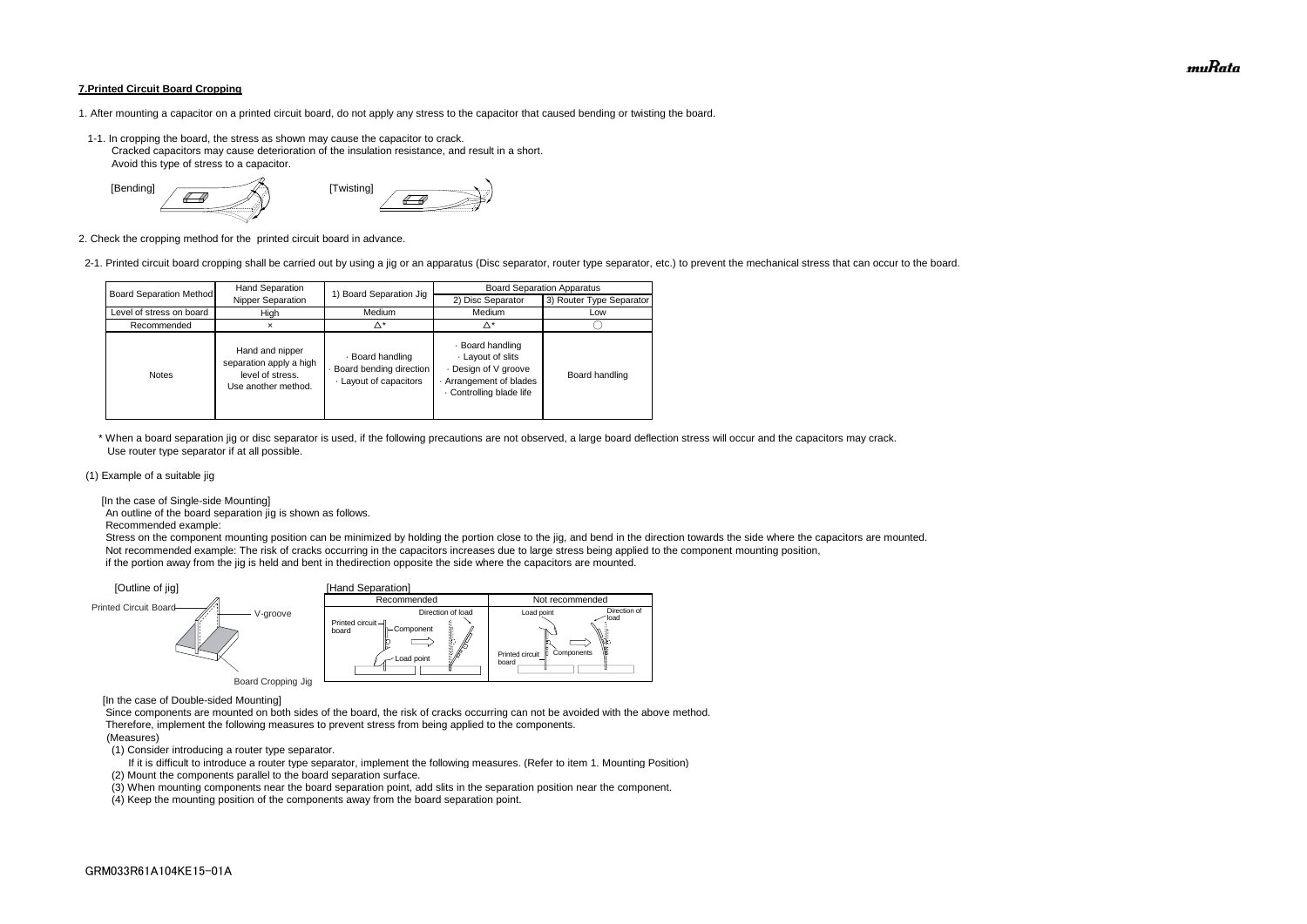### (2) Example of a Disc Separator

- An outline of a disc separator is shown as follows. As shown in the Principle of Operation, the top blade and bottom blade are aligned with the V-grooves on the printed circuit board to separate the board. In the following case, board deflection stress will be applied and cause cracks in the capacitors.
- (1) When the adjustment of the top and bottom blades are misaligned, such as deviating in the top-bottom, left-right or front-rear directions
- (2) The angle of the V groove is too low, depth of the V groove is too shallow, or the V groove is misaligned top-bottom
- IF V groove is too deep, it is possible to brake when you handle and carry it. Carefully design depth of the V groove with consideration about strength of material of the printed circuit board.

#### (3) Example of Router Type Separator

The router type separator performs cutting by a router rotating at a high speed.

[ Disc Separator ] Top Blade Top Blade Top Blade Top Blade Top Blade Bottom Blade Bottom Blade Bottom Blade Bottom Blade Bottom Blade Recommended<br>Recommended Top-bottom Misalignment Left-right Misalignment Top-bottom Misalignment Left-right Misalignment Front-rear Misalignment



 Since the board does not bend in the cutting process, stress on the board can be suppressed during board separation. When attaching or removing boards to/from the router type separator, carefully handle the boards to prevent bending.

| [V-groove Design]      |                         |           |                   |                |  |  |
|------------------------|-------------------------|-----------|-------------------|----------------|--|--|
| Example of Recommended | Not Recommended         |           |                   |                |  |  |
| V-groove Design        | Left-right Misalignment | Low-Angle | Depth too Shallow | Depth too Deep |  |  |
|                        |                         |           |                   |                |  |  |

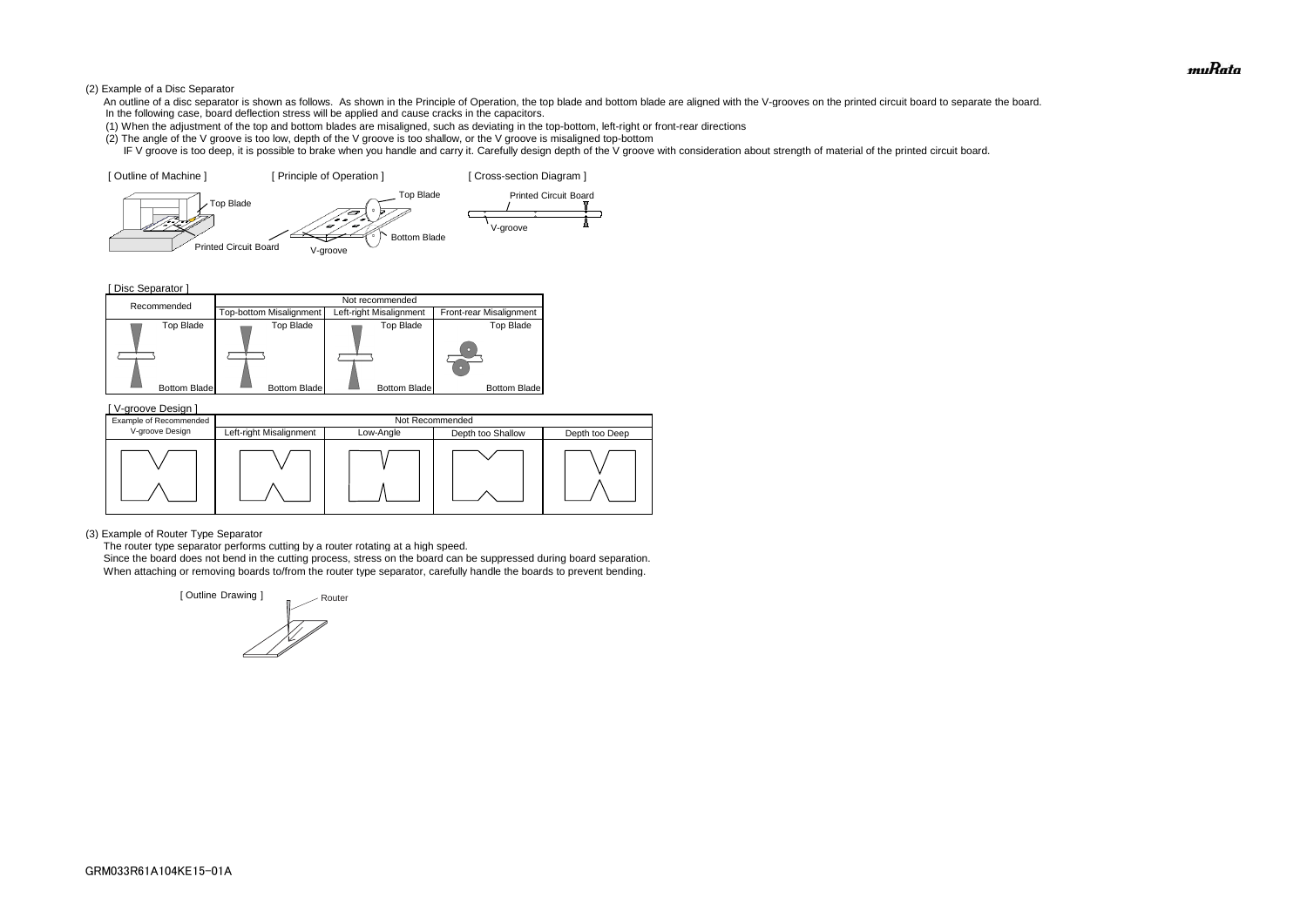#### **8. Assembly**

#### 1. Handling

 If a board mounted with capacitors is held with one hand, the board may bend. Firmly hold the edges of the board with both hands when handling. If a board mounted with capacitors is dropped, cracks may occur in the capacitors. Do not use dropped boards, as there is a possibility that the quality of the capacitors may be impaired.

#### 2. Attachment of Other Components

#### 2-1. Mounting of Other Components

Pay attention to the following items, when mounting other components on the back side of the board after capacitors have been mounted on the opposite side.

When the bottom dead point of the suction nozzle is set too low, board deflection stress may be applied to the capacitors on the back side (bottom side), and cracks may occur in the capacitors. · After the board is straightened, set the bottom dead point of the nozzle on the upper surface of the board.

· Periodically check and adjust the bottom dead point.

#### 2-2. Inserting Components with Leads into Boards

 When inserting components (transformers, IC, etc.) into boards, bending the board may cause cracks in the capacitors or cracks in the solder. Pay attention to the following.

- · Increase the size of the holes to insert the leads, to reduce the stress on the board during insertion.
- · Fix the board with support pins or a dedicated jig before insertion.
- · Support below the board so that the board does not bend. When using support pins on the board, periodically confirm that there is no difference in the height of each support pin.

2-3. Attaching/Removing Sockets and/or Connectors

Insertion and removal of sockets and connectors, etc., might cause the board to bend.

Please insure that the board does not warp during insertion and removal of sockets and connectors, etc., or the bending may damage mounted components on the board.

#### 2-4. Tightening Screws

The board may be bent, when tightening screws, etc. during the attachment of the board to a shield or chassis.

Pay attention to the following items before performing the work.

· Plan the work to prevent the board from bending.

· Use a torque screwdriver, to prevent over-tightening of the screws.

· The board may bend after mounting by reflow soldering, etc. Please note, as stress may be applied to the chips by forcibly flattening the board when tightening the screws.









muRata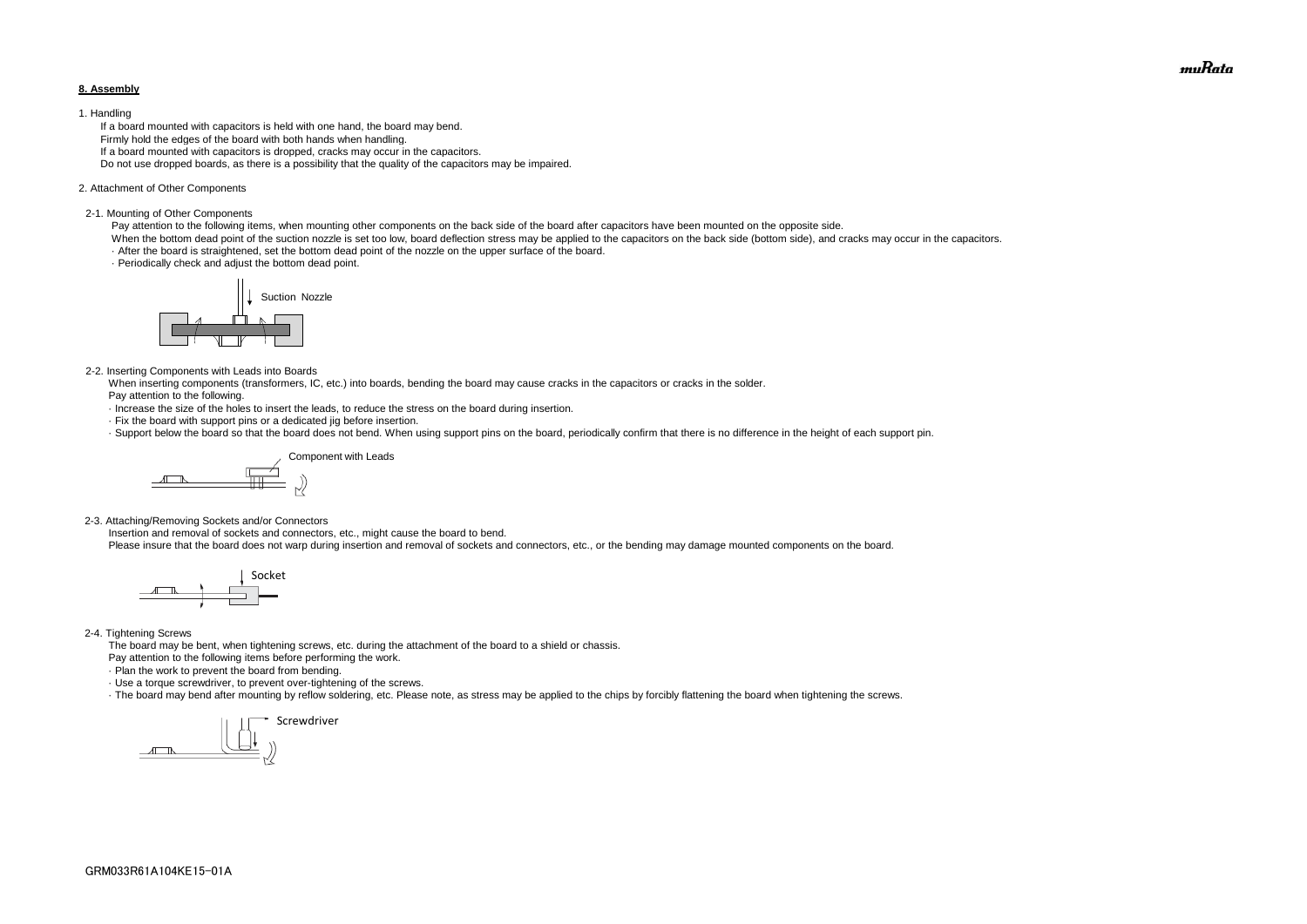### ■ Others

#### **1. Under Operation of Equipment**

- 1-1. Do not touch a capacitor directly with bare hands during operation in order to avoid the danger of an electric shock.
- 1-2. Do not allow the terminals of a capacitor to come in contact with any conductive objects (short-circuit). Do not expose a capacitor to a conductive liquid, inducing any acid or alkali solutions.
- 1-3. Confirm the environment in which the equipment will operate is under the specified conditions.
	- Do not use the equipment under the following environments.
	- (1) Being spattered with water or oil.
	- (2) Being exposed to direct sunlight.
	- (3) Being exposed to ozone, ultraviolet rays, or radiation.
	- (4) Being exposed to toxic gas (e.g., hydrogen sulfide, sulfur dioxide, chlorine, ammonia gas etc.)
	- (5) Any vibrations or mechanical shocks exceeding the specified limits.
	- (6) Moisture condensing environments.
- 1-4. Use damp proof countermeasures if using under any conditions that can cause condensation.

#### **2. Others**

If the circuit being used may cause an electrical shock, smoke or fire when a capacitor is shorted, be sure to install fail-safe functions, such as a fuse, to prevent secondary accidents. (2) This series are not safety standard certified products.

- 2-1. In an Emergency
	- (1) If the equipment should generate smoke, fire, or smell, immediately turn off or unplug the equipment.
	- If the equipment is not turned off or unplugged, the hazards may be worsened by supplying continuous power.
	- (2) In this type of situation, do not allow face and hands to come in contact with the capacitor or burns may be caused by the capacitor's high temperature.
- 2-2. Disposal of waste

When capacitors are disposed of, they must be burned or buried by an industrial waste vendor with the appropriate licenses.

- 2-3. Circuit Design
	- (1) Addition of Fail Safe Function

Capacitors that are cracked by dropping or bending of the board may cause deterioration of the insulation resistance, and result in a short.

2-4. Remarks

 Failure to follow the cautions may result, worst case, in a short circuit and smoking when the product is used. The above notices are for standard applications and conditions. Contact us when the products are used in special mounting conditions. Select optimum conditions for operation as they determine the reliability of the product after assembly. The data herein are given in typical values, not guaranteed ratings.

muRata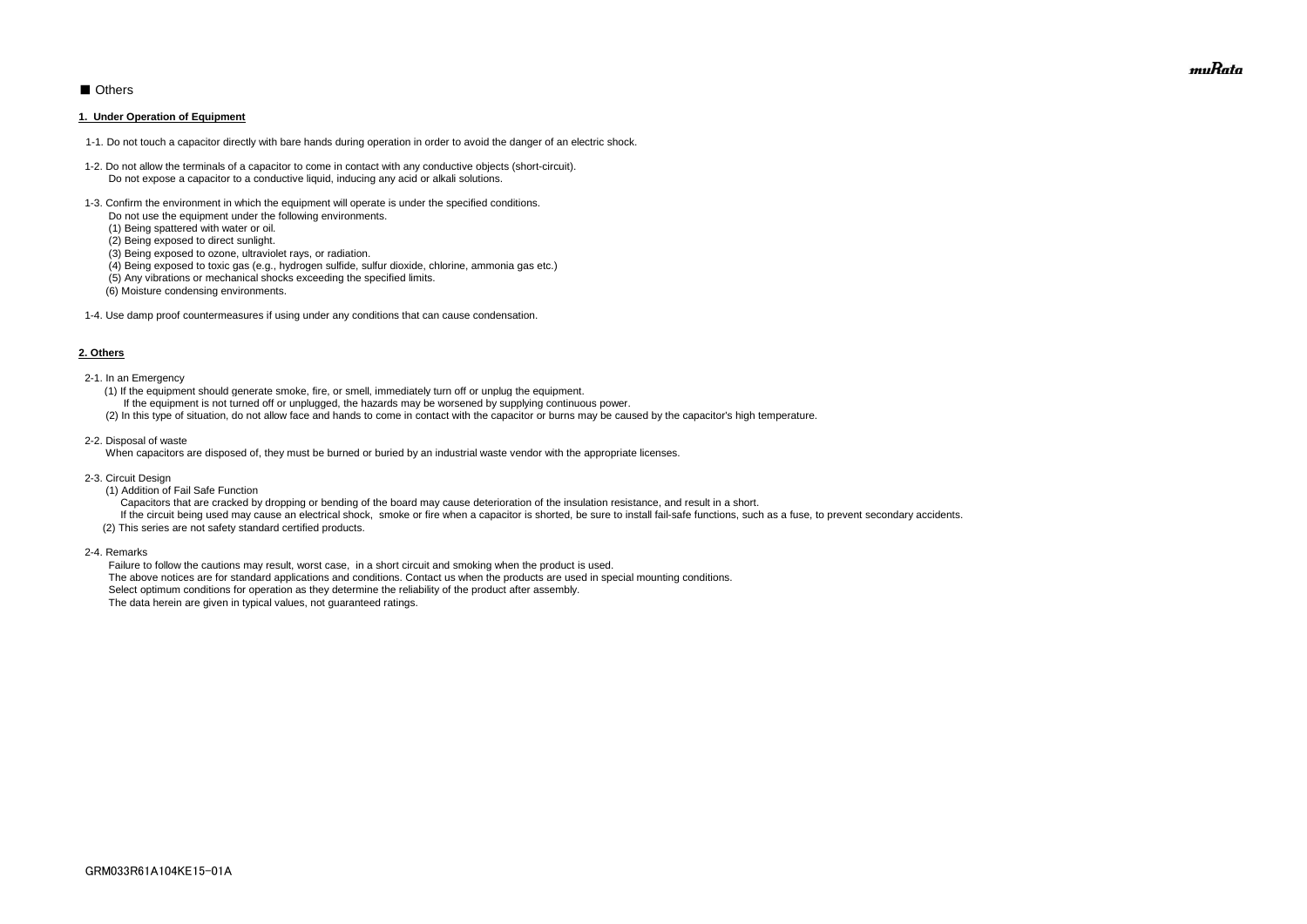#### **1.Operating Temperature**

- 1. The operating temperature limit depends on the capacitor.
- 1-1. Do not apply temperatures exceeding the maximum operating temperature. It is necessary to select a capacitor with a suitable rated temperature that will cover the operating temperature range. It is also necessary to consider the temperature distribution in equipment and the seasonal temperature variable factor.
- 1-2. Consider the self-heating factor of the capacitor The surface temperature of the capacitor shall not exceed the maximum operating temperature including self-heating.

#### **2.Atmosphere Surroundings (gaseous and liquid)**

- 1. Restriction on the operating environment of capacitors.
- 1-1. Capacitors, when used in the above, unsuitable, operating environments may deteriorate due to the corrosion of the terminations and the penetration of moisture into the capacitor.
- 1-2. The same phenomenon as the above may occur when the electrodes or terminals of the capacitor are subject to moisture condensation.
- 1-3. The deterioration of characteristics and insulation resistance due to the oxidization or corrosion of terminal electrodes may result in breakdown when the capacitor is exposed to corrosive or volatile gases or solvents for long periods of time.

#### **3.Piezo-electric Phenomenon**

1. When using high dielectric constant type capacitors in AC or pulse circuits, the capacitor itself vibrates at specific frequencies and noise may be generated. Moreover, when the mechanical vibration or shock is added to capacitor, noise may occur.

### **Notice**

### ■ Rating

muRata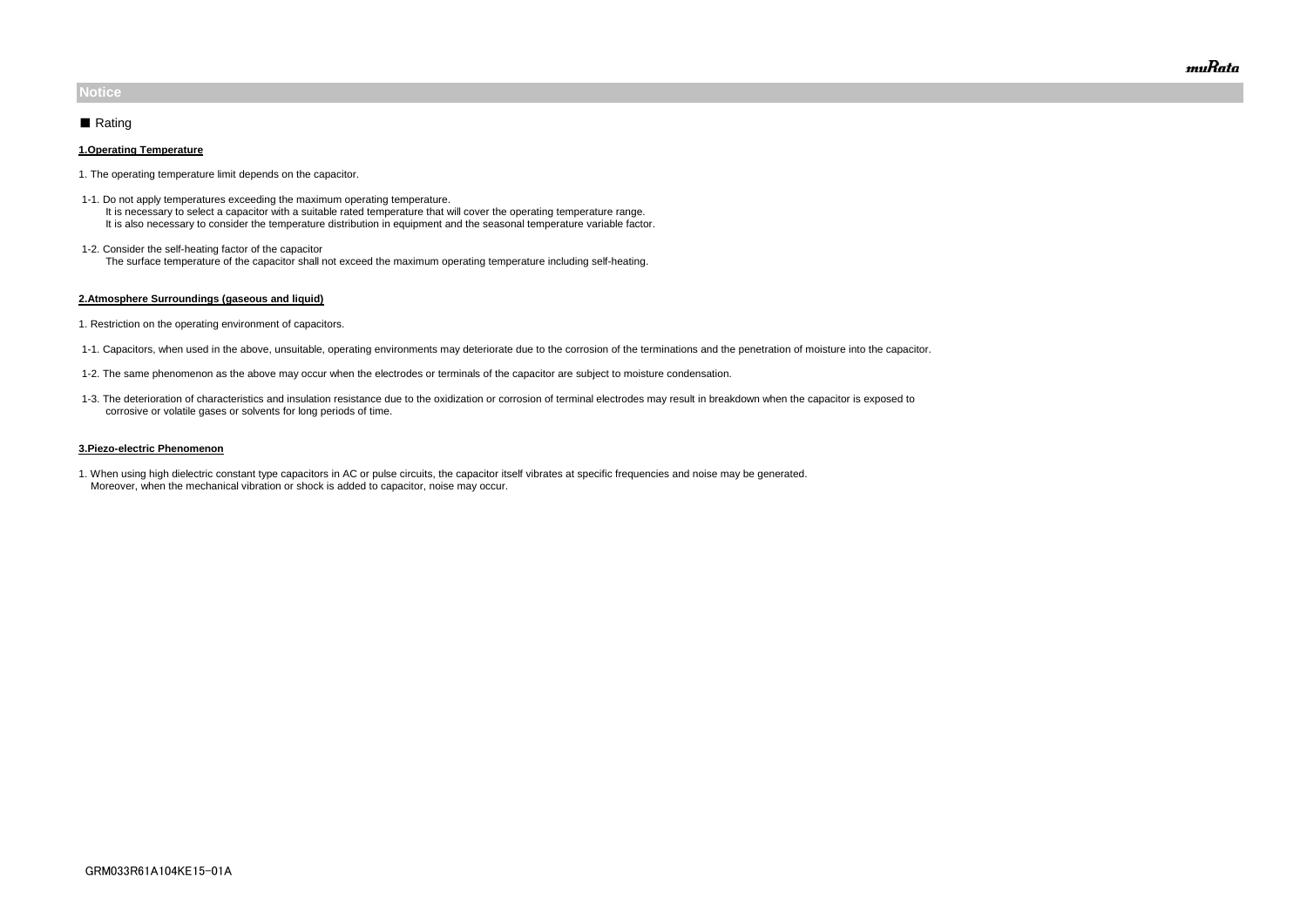### ■Soldering and Mounting

### **1.PCB Design**

1. Notice for Pattern Forms

 1-2. There is a possibility of chip cracking caused by PCB expansion/contraction with heat, because stress on a chip is different depending on PCB material and structure. When the thermal expansion coefficient greatly differs between the board used for mounting and the chip, it will cause cracking of the chip due to the thermal expansion and contraction. When capacitors are mounted on a fluorine resin printed circuit board or on a single-layered glass epoxy board, it may also cause cracking of the chip for the same reason.

 1-1. Unlike leaded components, chip components are susceptible to flexing stresses since they are mounted directly on the substrate. They are also more sensitive to mechanical and thermal stresses than leaded components. Excess solder fillet height can multiply these stresses and cause chip cracking. When designing substrates, take land patterns and dimensions into consideration to eliminate the possibility of excess solder fillet height.

| <b>Pattern Forms</b>                                      |                                                                      |                                    |  |  |  |  |
|-----------------------------------------------------------|----------------------------------------------------------------------|------------------------------------|--|--|--|--|
|                                                           | Prohibited                                                           | Correct                            |  |  |  |  |
| Placing Close to<br>Chassis                               | Chassis<br>Solder (ground)<br><b>Electrode Pattern</b><br>in section | <b>Solder Resist</b><br>in section |  |  |  |  |
| Placing of Chip<br>Components<br>and Leaded<br>Components | Lead Wire<br>in section                                              | <b>Solder Resist</b><br>in section |  |  |  |  |
| Placing of Leaded<br>Components after<br>Chip Component   | Soldering Iron<br><b>Lead Wire</b><br>in section                     | <b>Solder Resist</b><br>in section |  |  |  |  |
| <b>Lateral Mounting</b>                                   |                                                                      | <b>Solder Resist</b>               |  |  |  |  |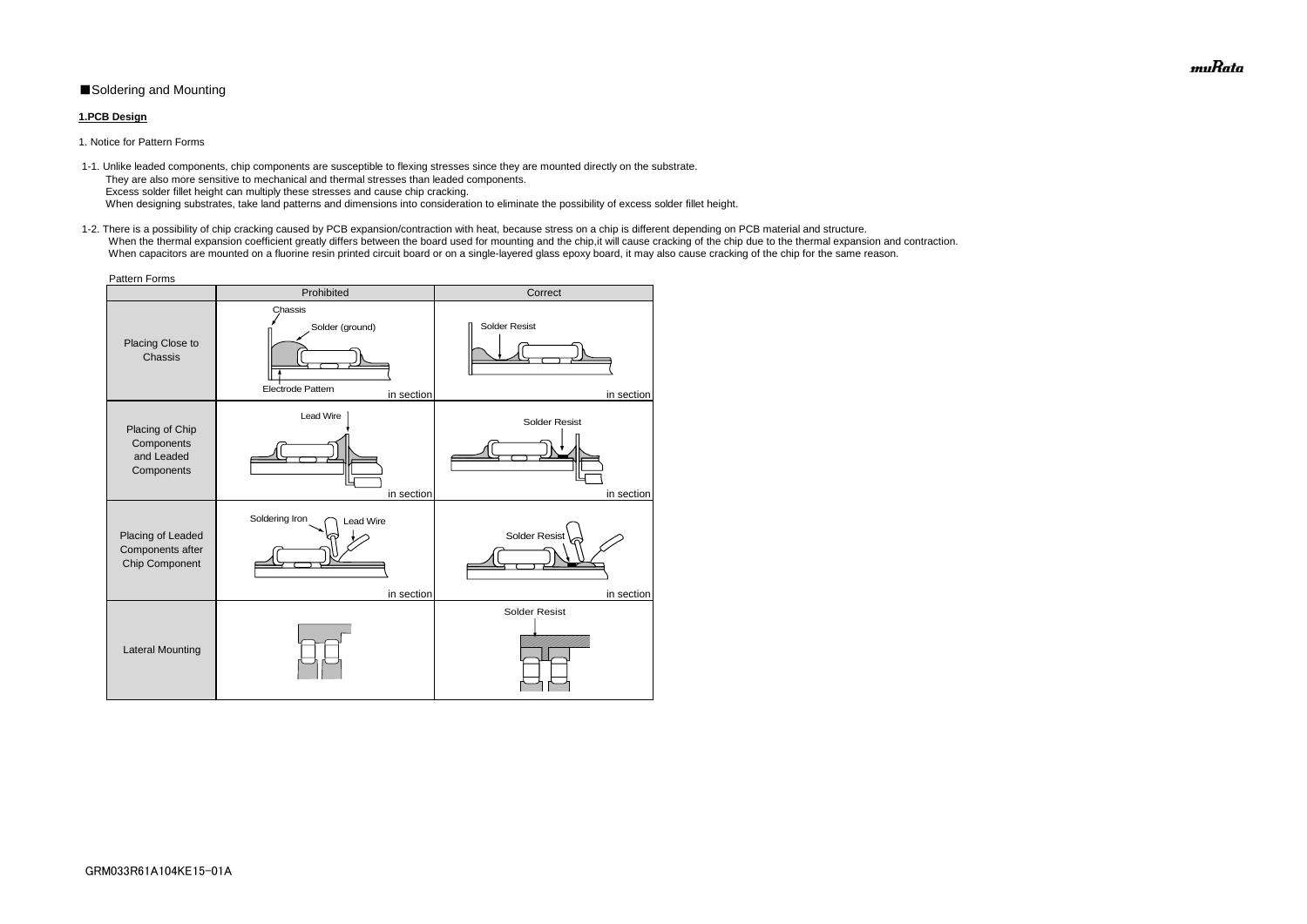2. Land Dimensions

Please confirm the suitable land dimension by evaluating of the actual SET / PCB.

### Table 1 Flow Soldering Method

Table 2 Reflow Soldering Method

(in mm)

| <b>Series</b> | Chip Dimension(L/W) Code | Chip(LxW)<br>(Dimensions Tolerance)      | a            | $\mathsf b$  | C              |
|---------------|--------------------------|------------------------------------------|--------------|--------------|----------------|
| <b>GRM</b>    | 01                       | $0.25 \times 0.125$                      | 0.10 to 0.11 | 0.07 to 0.12 | 0.125 to 0.145 |
| <b>GRM</b>    | 02                       | $0.4 \times 0.2$                         | 0.16 to 0.2  | 0.12 to 0.18 | 0.2 to 0.23    |
| <b>GRM</b>    | <b>MD</b>                | $0.5 \times 0.25$                        | 0.17 to 0.23 | 0.22 to 0.28 | 0.25 to 0.30   |
|               |                          | $0.6 \times 0.3$<br>$(+/-0.03)$          | 0.2 to 0.25  | 0.2 to 0.3   | 0.25 to 0.35   |
| <b>GRM</b>    | 03                       | $0.6 \times 0.3$<br>$(+/-0.05)$          | 0.2 to 0.25  | 0.25 to 0.35 | 0.3 to 0.4     |
|               |                          | $0.6 \times 0.3$<br>$(+/-0.09)$          | 0.23 to 0.3  | 0.25 to 0.35 | 0.3 to 0.4     |
| <b>GRM</b>    | 15                       | $1.0 \times 0.5$<br>(within +/-0.10)     | 0.3 to 0.5   | 0.35 to 0.45 | 0.4 to 0.6     |
|               |                          | $1.0 \times 0.5$<br>$(+/-0.15/+/-0.20)$  | 0.4 to 0.6   | 0.4 to 0.5   | 0.5 to 0.7     |
| <b>GRM</b>    | 18                       | $1.6 \times 0.8$<br>(within +/-0.10)     | 0.6 to 0.8   | 0.6 to 0.7   | 0.6 to 0.8     |
|               |                          | $1.6 \times 0.8$<br>$(+/-0.15/+/-0.20)$  | 0.7 to 0.9   | 0.7 to 0.8   | 0.8 to 1.0     |
| <b>GRM</b>    | ${\sf JN}$               | $1.8 \times 1.0$                         | 0.8 to 0.9   | 0.6 to 0.8   | 0.9 to 1.1     |
|               | 21                       | $2.0 \times 1.25$<br>(within $+/-0.10$ ) | 1.2          | 0.6          | 1.25           |
| <b>GRM</b>    |                          | $2.0 \times 1.25$<br>$(+/-0.15)$         | 1.2          | 0.6 to 0.8   | 1.2 to 1.4     |
|               |                          | $2.0 \times 1.25$<br>$(+/-0.20)$         | 1.0 to 1.4   | 0.6 to 0.8   | 1.2 to 1.4     |
| <b>GRM</b>    | 31                       | $3.2 \times 1.6$<br>(within+/-0.20)      | 1.8 to 2.0   | 0.9 to 1.2   | 1.5 to 1.7     |
|               |                          | $3.2 \times 1.6$<br>$(+/-0.30)$          | 1.9 to 2.1   | 1.0 to 1.3   | 1.7 to 1.9     |
| <b>GRM</b>    | 32                       | $3.2 \times 2.5$                         | 2.0 to 2.4   | 1.0 to 1.2   | 1.8 to 2.3     |
| <b>GRM</b>    | 43                       | $4.5 \times 3.2$                         | 3.0 to 3.5   | 1.2 to 1.4   | 2.3 to 3.0     |
| <b>GRM</b>    | 55                       | $5.7 \times 5.0$                         | 4.0 to 4.6   | 1.4 to 1.6   | 3.5 to 4.8     |

| <b>Series</b> | Chip Dimension(L/W) Code | Chip(LxW)         | a                     |                       | C                     |
|---------------|--------------------------|-------------------|-----------------------|-----------------------|-----------------------|
| <b>GRM</b>    | 18                       | $1.6 \times 0.8$  | $0.6 \text{ to } 1.0$ | $0.8 \text{ to } 0.9$ | $0.6 \text{ to } 0.8$ |
| <b>GRM</b>    | 21                       | $2.0 \times 1.25$ | 1.0 to $1.2$          | $0.9$ to 1.0          | $0.8 \text{ to } 1.1$ |
| <b>GRM</b>    | 31                       | $3.2 \times 1.6$  | $2.2$ to $2.6$        | 1.0 to 1.1            | 1.0 to $1.4$          |

Resistance to PCB bending stress may be improved by designing the "a" dimension with solder resist. (in mm) (in mm)

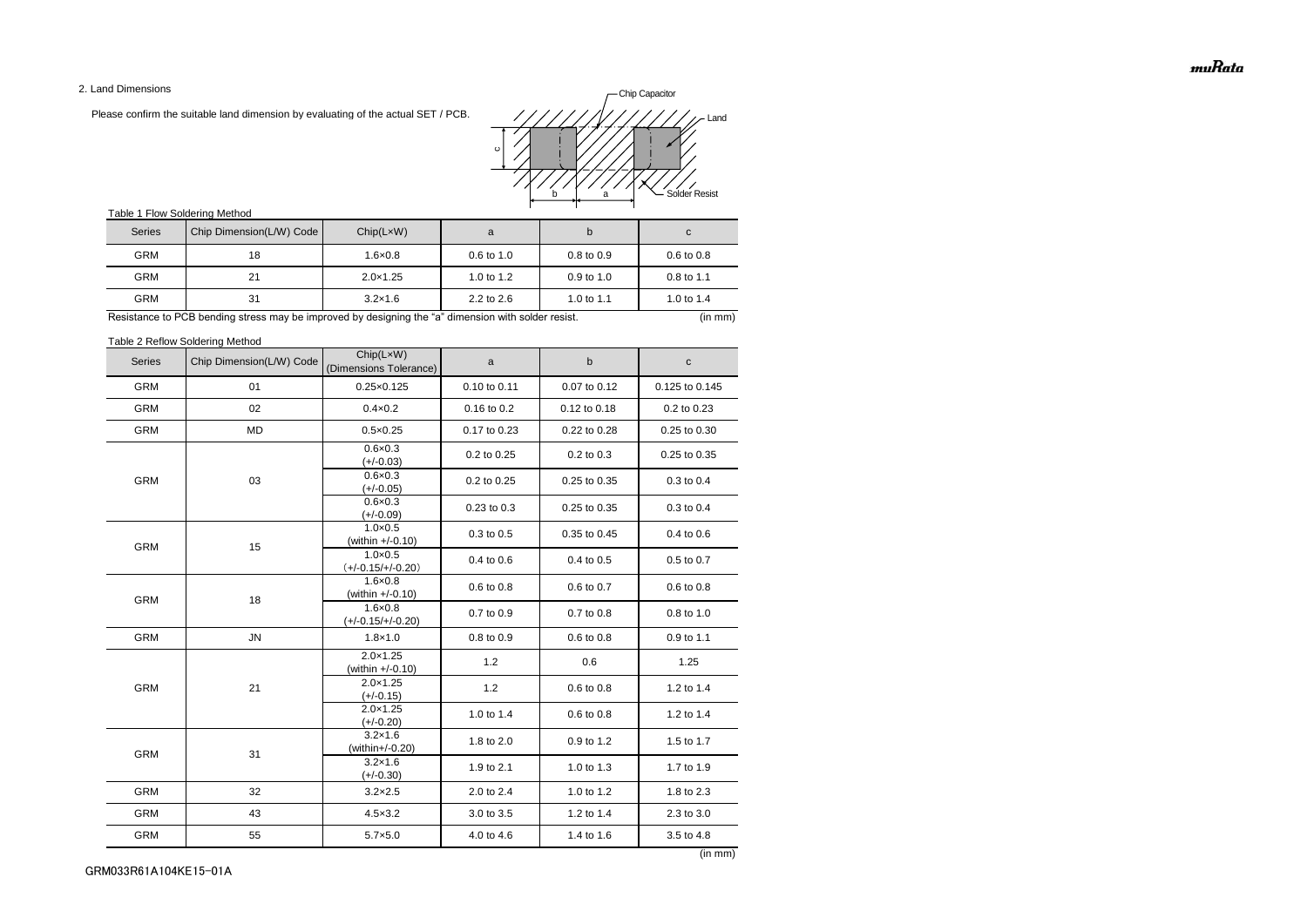### 3. Board Design

 When designing the board, keep in mind that the amount of strain which occurs will increase depending on the sizeand material of the board.



muRata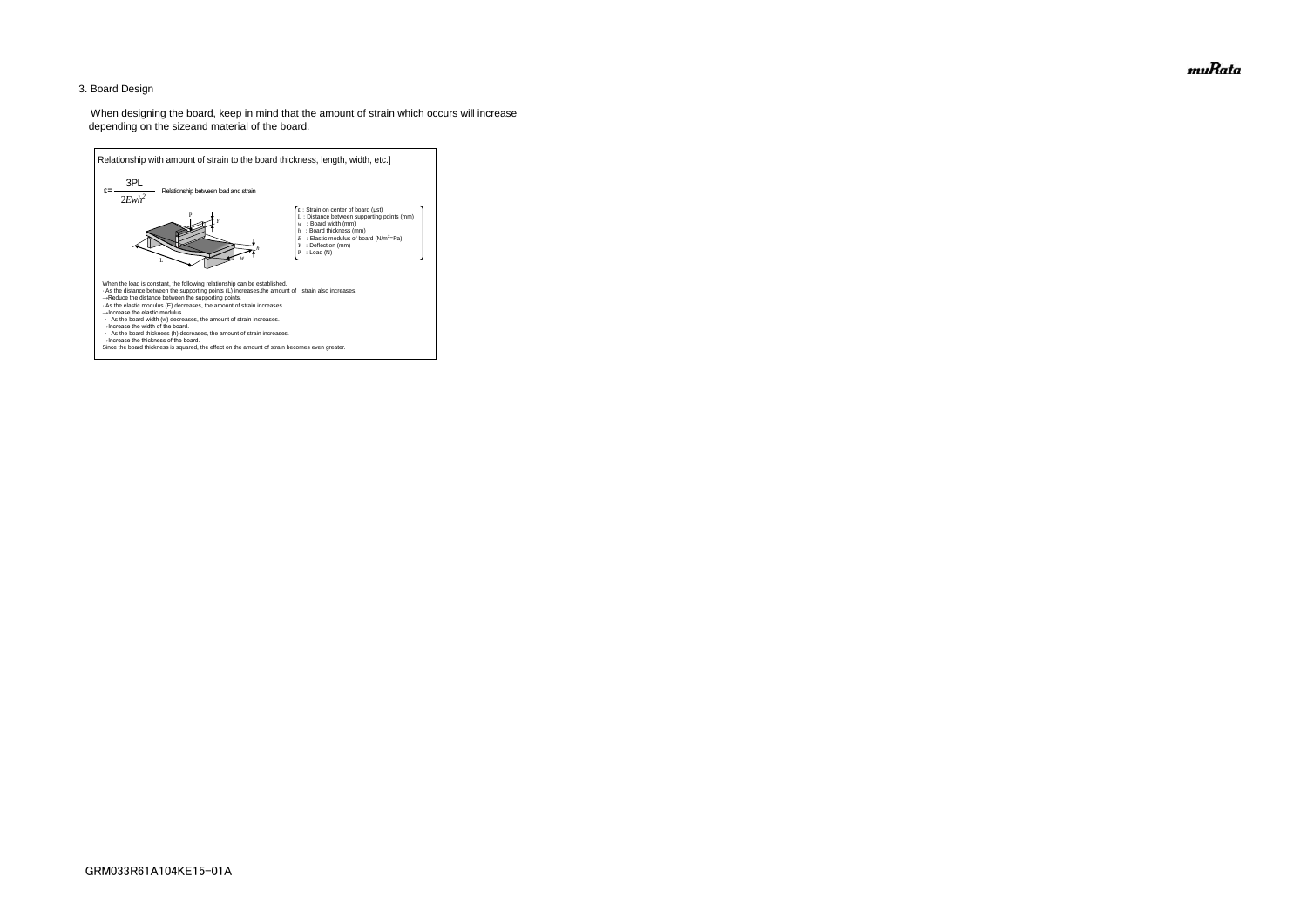#### **2.Item to be confirmed for Flow sordering**

If you want to temporarily attach the capacitor to the board using an adhesive agent before soldering the capacitor, first be sure that the conditions are appropriate for affixing the capacitor. If the dimensions of the land, the type of adhesive, the amount of coating, the contact surface area, the curing temperature, or other conditions are inappropriate, the characteristics of the capacitor may deteriorate.

- 1. Selection of Adhesive
- 1-1. Depending on the type of adhesive, there may be a decrease in insulation resistance. In addition, there is a chance that the capacitor might crack from contractile stress due to the difference in the contraction rate of the capacitor and the adhesive.
- 1-2. If there is not enough adhesive, the contact surface area is too small, or the curing temperature or curing time are inadequate, the adhesive strength will be insufficient and the capacitor may loosen or become disconnected during transportation or soldering.

If there is too much adhesive, for example if it overflows onto the land, the result could be soldering defects, loss of electrical connection, insufficient curing, or slippage after the capacitor is mounted. Furthermore, if the curing temperature is too high or the curing time is too long, not only will the adhesive strength be reduced, but solderability may also suffer due to the effects of oxidation on the terminations (outer electrodes) of the capacitor and the land surface on the board.

#### (1) Selection of Adhesive

Epoxy resins are a typical class of adhesive. To select the proper adhesive, consider the following points.

- 1) There must be enough adhesive strength to prevent the component from loosening or slipping during the mounting process.
- 2) The adhesive strength must not decrease when exposed to moisture during soldering.
- 3) The adhesive must have good coatability and shape retention properties.
- 4) The adhesive must have a long pot life.
- 5) The curing time must be short.
- 6) The adhesive must not be corrosive to the exterior of the capacitor or the board.
- 7) The adhesive must have good insulation properties.
- 8) The adhesive must not emit toxic gases or otherwise be harmful to health.
- 9) The adhesive must be free of halogenated compounds.

(2) Use the following illustration as a guide to the amount of adhesive to apply.

Chip Dimension (L/W) Code:18/21/31

#### 2.Flux

- 2-1. An excessive amount of flux generates a large quantity of flux gas, which can cause a deterioration of solderability, so apply flux thinly and evenly throughout. (A foaming system is generally used for flow solderring.)
- 2-2. Flux containing too high a percentage of halide may cause corrosion of the terminations unless there is sufficient cleaning. Use flux with a halide content of 0.1% max.
- 2-3. Strong acidic flux can corrode the capacitor and degrade its performance. Please check the quality of capacitor after mounting.

#### 3.Leaching of the terminations

 Set temperature and time to ensure that leaching of the terminations does not exceed 25% of the chip end area as a single chip (full length of the edge A-B-C-D shown at right) and 25% of the length A-B shown as mounted on substrate.





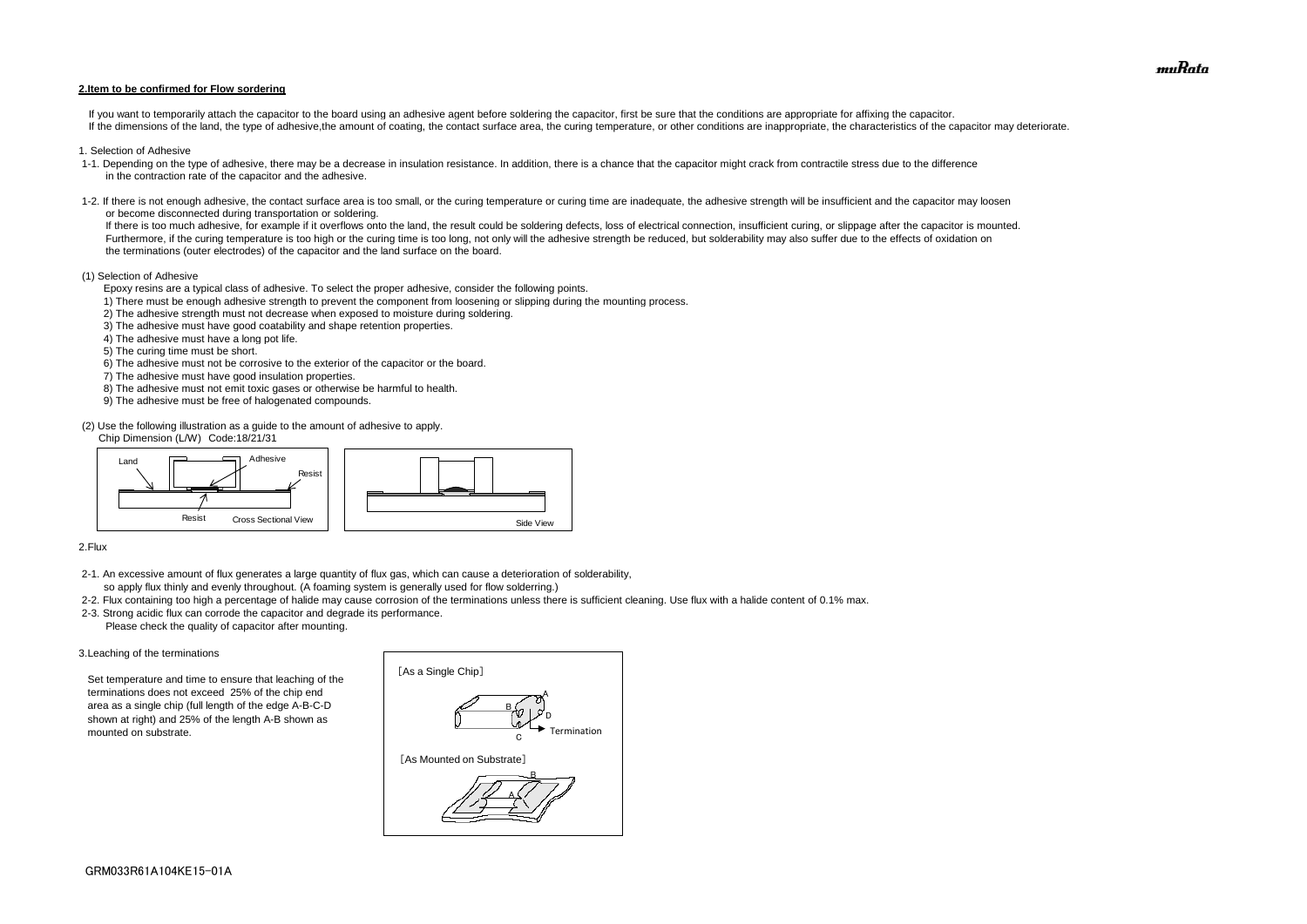### **3.Reflow soldering**

 The flux in the solder paste contains halogen-based substances and organic acids as activators. Strong acidic flux can corrode the capacitor and degrade its performance. Please check the quality of capacitor after mounting.

#### **4.Washing**

1. Please evaluate the capacitor using actual cleaning equipment and conditions to confirm the quality, and select the solvent for cleaning.

2. Unsuitable cleaning may leave residual flux or other foreign substances, causing deterioration of electrical characteristics and the reliability of the capacitors.

#### **5.Coating**

1. A crack may be caused in the capacitor due to the stress of the thermal contraction of the resin during curing process. The stress is affected by the amount of resin and curing contraction. Select a resin with low curing contraction. The difference in the thermal expansion coefficient between a coating resin or a molding resin and the capacitor may cause the destruction and deterioration of the capacitor such as a crack or peeling, and lead to the deterioration of insulation resistance or dielectric breakdown. Select a resin for which the thermal expansion coefficient is as close to that of the capacitor as possible. A silicone resin can be used as an under-coating to buffer against the stress.

2. Select a resin that is less hygroscopic.

 Using hygroscopic resins under high humidity conditions may cause the deterioration of the insulation resistance of a capacitor. An epoxy resin can be used as a less hygroscopic resin.

3. The halogen system substance and organic acid are included in coating material, and a chip corrodes by the kind of Coating material. Do not use strong acid type.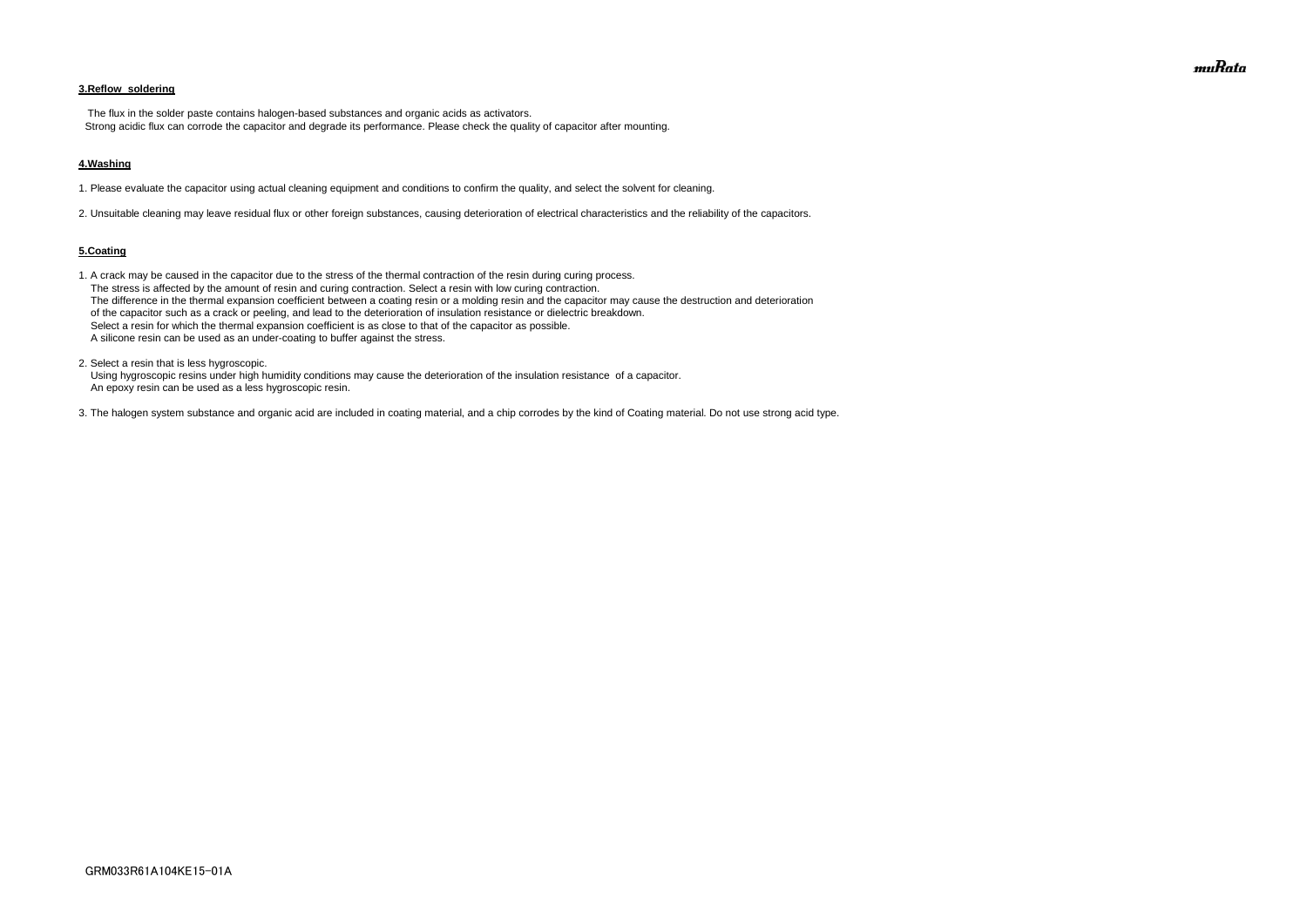### ■ Others

### **1.Transportation**

1. The performance of a capacitor may be affected by the conditions during transportation.

1-1. The capacitors shall be protected against excessive temperature, humidity and mechanical force during transportation.

- (1) Climatic condition
	- ・ low air temperature : -40℃
	- ・ change of temperature air/air : -25℃/+25℃
	- ・ low air pressure : 30 kPa
	- ・ change of air pressure : 6 kPa/min.

(2) Mechanical condition

Transportation shall be done in such a way that the boxes are not deformed and forces are not directly passed on to the inner packaging.

1-2. Do not apply excessive vibration, shock, or pressure to the capacitor.

(1) When excessive mechanical shock or pressure is applied to a capacitor, chipping or cracking may occur in the ceramic body of the capacitor.

(2) When the sharp edge of an air driver, a soldering iron, tweezers, a chassis, etc. impacts strongly on the surface of the capacitor, the capacitor may crack and short-circuit.

 1-3. Do not use a capacitor to which excessive shock was applied by dropping etc. A capacitor dropped accidentally during processing may be damaged.

#### **2.Characteristics Evaluation in the Actual System**

- 1. Evaluate the capacitor in the actual system, to confirm that there is no problem with the performance and specification values in a finished product before using.
- 2. Since a voltage dependency and temperature dependency exists in the capacitance of high dielectric type ceramic capacitors, the capacitance may change depending on the operating conditions in the actual system. Therefore,be sure to evaluate the various characteristics, such as the leakage current and noise absorptivity, which will affect the capacitance value of the capacitor.
- 3. In addition,voltages exceeding the predetermined surge may be applied to the capacitor by the inductance in the actual system. Evaluate the surge resistance in the actual system as required.

muRata